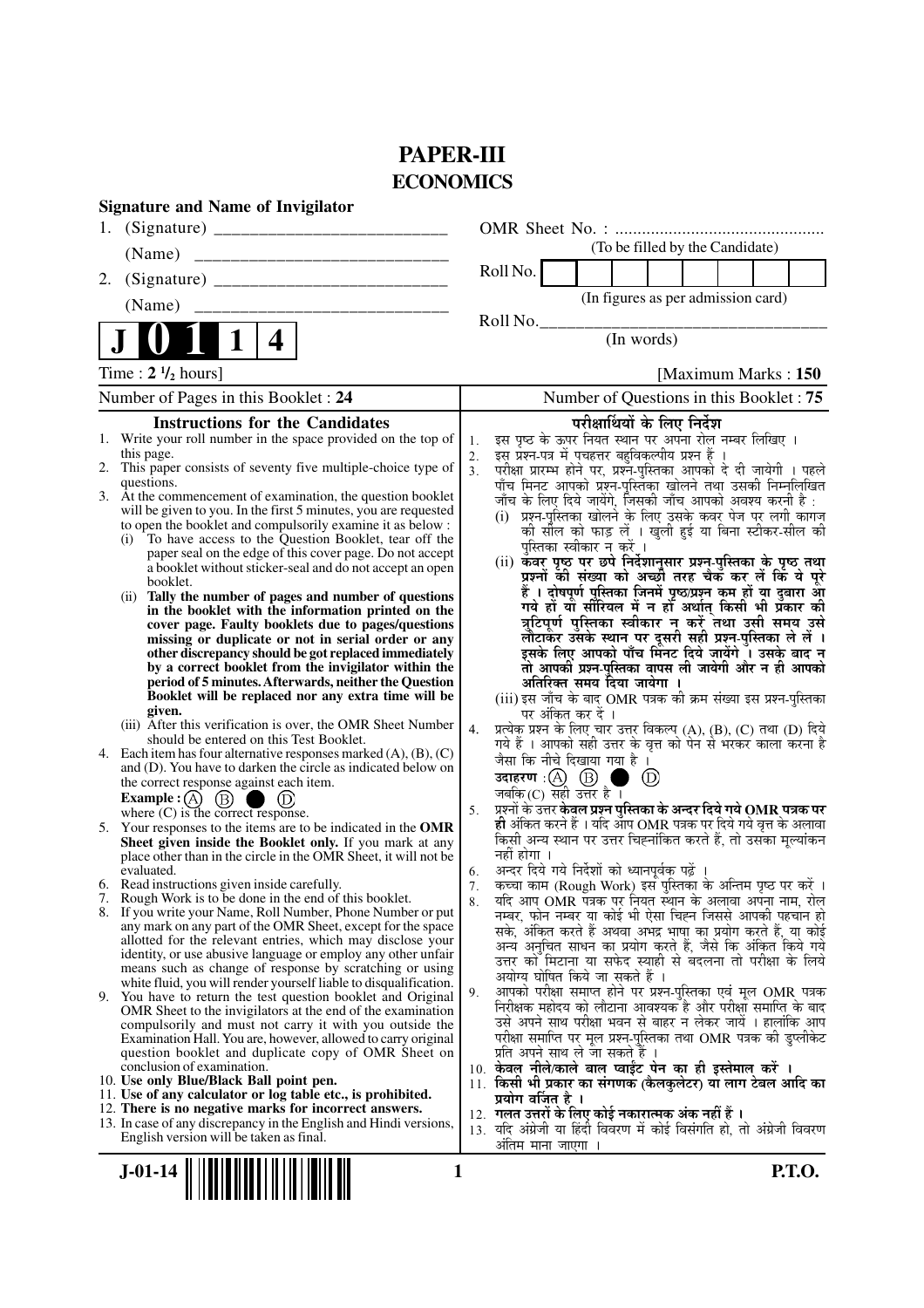### **ECONOMICS Paper – III**

**Note :** This paper contains **seventy five (75)** objective type questions of **two (2)** marks each. **All** questions are compulsory.

- **1.** Which of the following are the basic assumptions of cardinal utility analysis ?
	- I. Utility is a measurable and quantifiable entity.
	- II. Marginal utility of money changes with changes in real income.
	- III. Utilities derived from various goods are inter-dependent.
	- IV. The use of introspective method in judging the behaviour of marginal utility.
	- **Codes :**
	- (A) I and II are correct.
	- (B) I and III are correct.
	- (C) I and IV are correct.
	- (D) I, III and IV are correct.
- **2.** Engel Curve denotes
	- $(A)$  various amounts of a good which a consumer would be willing to purchase at various price levels.
	- (B) various amounts of a good which a consumer would be willing to purchase at various income levels.
	- (C) various amounts of a good purchased when the price of its substitutes tend to rise.
	- (D) the relationship between income effect and substitution effect.
- **3.** A producer is said to be operating with excess capacity
	- (A) when he produces an output greater than that given by the minimum Average Total Cost
	- (B) when he produces an output greater than at given by the maximum Average Total Cost
	- (C) When he produces an output equal to that given by the minimum Average Total Cost
	- (D) When he produces an output smaller than that given by the Minimum Average Total Cost
- Paper-III 2 J-01-14
- **4. Assertion (A) :** Harvey Leibenstein asserted that marginal conditions required for economic efficiency are not usually satisfied in practice.
	- **Reason (R) :** People are not fully motivated towards motivated maximization or minimization.

### **Codes :**

- (A) Both (A) and (R) are correct and (R) is the correct explanation of (A).
- (B) (A) is correct, but (R) is not correct.
- (C) Both (A) and (R) are correct, but (R) is incorrect explanation of  $(A)$ .
- (D) (R) is correct, but (A) is incorrect.
- **5.** A graphical illustration used to explain efficiency conditions and demonstrates how the allocations of some goods and resources can be improved through exchange is called
	- (A) production possibility curves
	- (B) social indifference curves
	- (C) Edgeworth box diagram
	- (D) Phillips curve

#### **6.** Match the following :

|     | $List-I$                |                |                | List - II                     |
|-----|-------------------------|----------------|----------------|-------------------------------|
|     | a. A double             |                |                | 1. A. Bergson                 |
|     | Kaldor-Hicks            |                |                |                               |
|     | <b>Test</b>             |                |                |                               |
|     |                         |                |                | b. Compensation 2. K.J. Arrow |
|     | Principle               |                |                |                               |
|     | c. Social               |                | 3.             | T. Scitovsky                  |
|     | Welfare                 |                |                |                               |
|     | function                |                |                |                               |
|     |                         |                |                | d. Impossibility 4. Kaldor-   |
|     | theorem                 |                |                | Hicks                         |
|     | <b>Codes:</b>           |                |                |                               |
|     | a                       | b              | с              | d                             |
| (A) | $\overline{4}$          | $\overline{1}$ | 3              | $\overline{2}$                |
| (B) | $\overline{\mathbf{3}}$ | $\overline{4}$ | $\mathbf{1}$   | $\overline{2}$                |
| (C) | $\overline{\mathbf{3}}$ | $\overline{4}$ | 2              | $\mathbf{1}$                  |
|     | $\overline{4}$          | 3              | $\overline{2}$ |                               |
|     |                         |                |                |                               |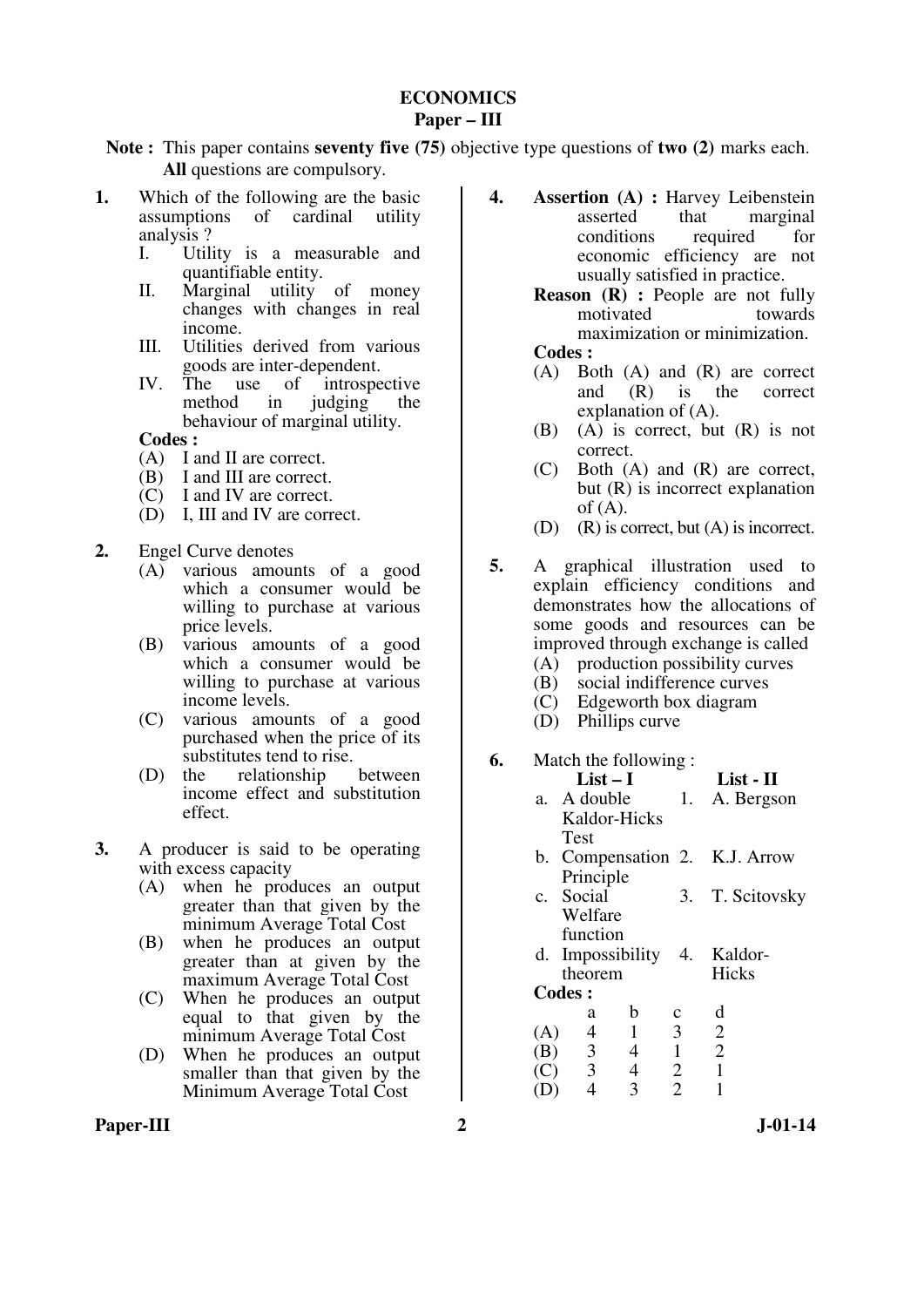# अर्थगास्त्र

### ¯ÖÏ¿®Ö¯Ö¡Ö **– III**

**नोट: द्स प्रश्नपत्र में पचहत्तर (75)** बह-विकल्पीय प्रश्न हैं । प्रत्येक प्रश्न के **दो (2)** अंक हैं । सभी प्रश्न अनिवार्य हैं ।

- 1. गणनात्मक उपयोगिता सिद्धांत की मुलभुत मान्यताएँ क्या हैं ?
	- I. उपयोगिता मापनीय तथा परिमाणनीय सत्व है ।
	- II. मुद्रा की सीमान्त उपयोगिता वास्तविक ँ<br>आय में परिवर्तनों के साथ परिवर्तित होती है $\perp$
	- III. विभिन्न वस्तुओं से व्युत्पन्न उपयोगिताएँ अंतरनिर्भर होती हैं ।
	- IV. सीमान्त उपयोगिता के व्यवहार को समझने में अंत:निरीक्षणात्मक पद्धति का उपयोग ।
	- कूट :
	- $(A)$  I और II सही हैं।
	- $(B)$  I और III सही हैं।
	- (C) I और IV सही हैं।
	- (D) I, III और IV सही हैं ।
- **2.** पंजिल वक्र क्या संकेत करता है ?
	- (A) वस्तु की विभिन्न मात्राएँ जो कि उपभोक्ता विभिन्न कीमत स्तरों पर खरीदने का इच्छुक होगा ।
	- (B) वस्तु की विभिन्न मात्राएँ जो कि उपभोक्ता आय के विभिन्न स्तरों पर खरीदने का इच्छुक होगा ।
	- (C) वस्तु की खरीदी गई विभिन्न मात्राएँ जब उसकी स्थानापन्न वस्तुओं की कीमत बढने लगती है ।
	- $(D)$  आय प्रभाव तथा प्रतिस्थापन प्रभाव के बीच सम्बन्ध ।
- **3.** उत्पादक अतिरिक्त क्षमता के साथ कार्य कर रहा होता है जब
	- (A) वह न्यूनतम औसत कुल लागत द्वारा दिये उत्पादन से अधिक उत्पादन करता है ।
	- (B) वह अधिकतम औसत कुल लागत पर दिये गये उत्पादन से अधिक उत्पादन करता है ।
	- (C) वह न्यूनतम औसत कुल लागत पर दिये उत्पादन के बराबर उत्पादन करता है ।
	- (D) वह न्यूनतम औसत कुल लागत पर दिये गये उत्पादन से कम उत्पादन करता है ।
- **4. अभिकथन (A) :** हार्वे लीबिन्स्टीन ने दढ़तापूर्वक कहा कि आर्थिक क्षमता के लिए अपेक्षित सीमान्त स्थितिया<mark>ँ</mark> सामान्यतया व्यवहार में संतुष्ट नहीं होती हैं $\perp$ 
	- **कारण (R)** : लोग अधिकतमीकरण अथवा न्युनतमीकरण की दिशा में पुर्णतया अभिप्रेरित नहीं होते हैं ।
	- कूट $:$
	- $(A)$   $(A)$  और  $(R)$  दोनों सही हैं. और  $(R)$ .  $(A)$  की सही व्याख्या है।
	- (B) (A) सही है, परन्तु (R) सही नहीं है ।
	- $(C)$   $(A)$  और  $(R)$  दोनों सही हैं, परन्त
		- $(R)$ ,  $(A)$  की गलत व्याख्या है।
	- (D)  $(R)$  सही है, परन्तु $(A)$  गलत है।
- **5.** वो रेखाचित्र, जिसका उपयोग कुशलता की स्थितियों का वर्णन करता है और यह प्रदर्शित करता है कि किस प्रकार कुछ वस्तुओं तथा संसाधनों का आबंटन विनिमय के माध्यम से सुधारा जा सकता है, क्या कहलाता है ?
	- (A) उत्पादन संभाविता वक्र
	- (B) सामाजिक उदासीनता वक्र
	- (C) एजवर्थ बॉक्स रेखाचित्र
	- (D) फिलिप्स वक्र
- **6.** निम्नलिखित का मिलान करें :

|       | सूची – I         |                |                  | सूची – II                             |
|-------|------------------|----------------|------------------|---------------------------------------|
|       | a. दोहरा कल्डोर- |                | $\overline{1}$ . | ए. बर्गसन                             |
|       | हिक्स परीक्षण    |                |                  |                                       |
|       |                  |                |                  | b. क्षतिपूर्ति सिद्धांत 2. के.जे. ऐरो |
|       | c. सामाजिक       |                |                  | 3. टी. सीटोव्स्की                     |
|       | कल्याण कार्य     |                |                  |                                       |
| d.    |                  |                |                  | असंभाविता प्रमेय   4.   कल्डोर-हिक्स  |
| कूट : |                  |                |                  |                                       |
|       | a                | b              | $\mathbf c$      | d                                     |
| (A)   | $\overline{4}$   | $\mathbf{1}$   | 3                | $\overline{2}$                        |
| (B)   | $\overline{3}$   | $\overline{4}$ | $\mathbf{1}$     | $\overline{2}$                        |
| (C)   | $\mathfrak{Z}$   | 4              | $\overline{2}$   | $\mathbf{1}$                          |
| (D)   | 4                | 3              | $\overline{2}$   |                                       |

**J-01-14 3 Paper-III**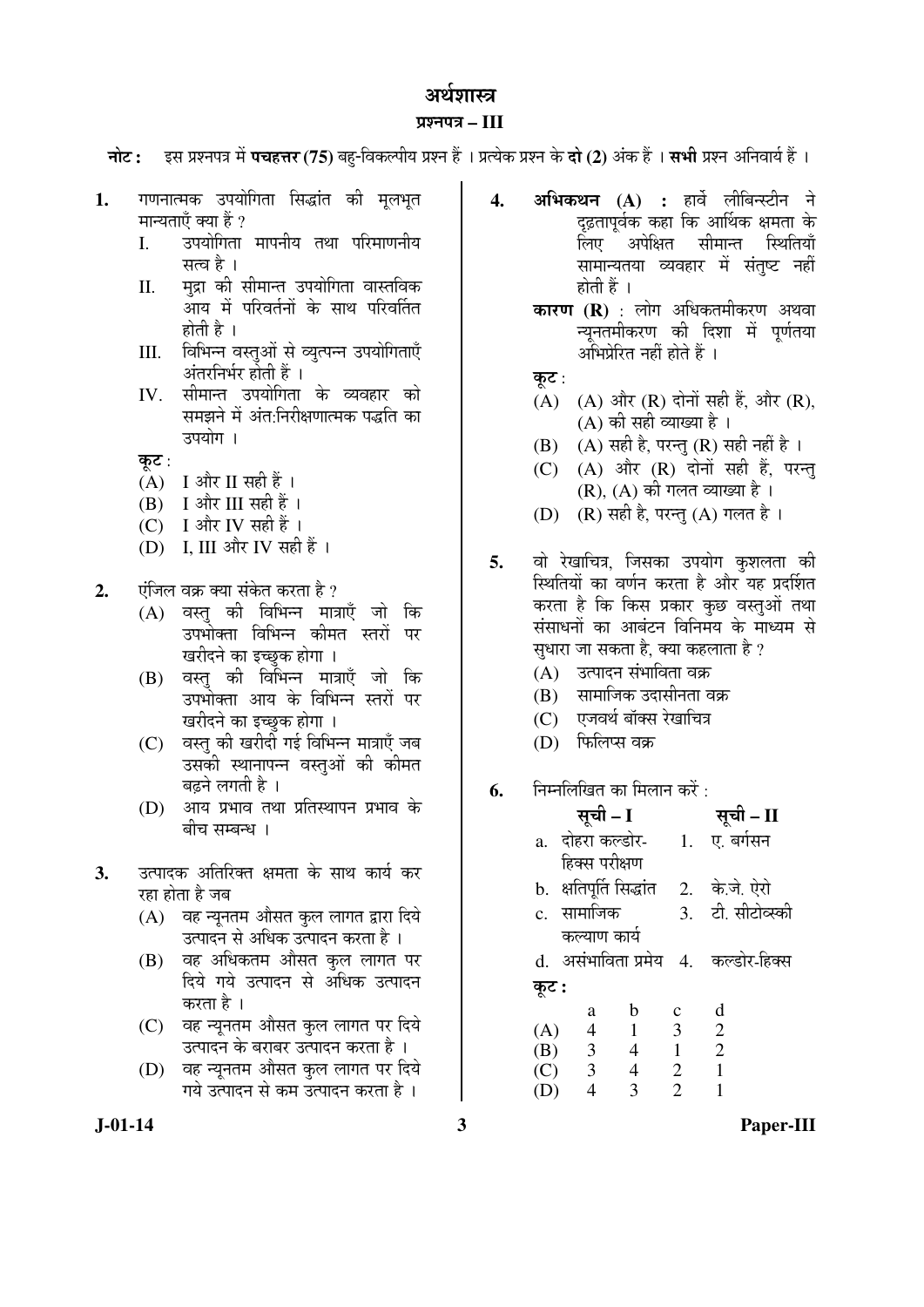- **7.** The oligopoly model in which the businessman assumes that his competitors output are fixed and simultaneously decide how much to produce is
	- (A) Cournot oligopoly model
	- (B) Stackelberg oligopoly model
	- (C) Chamberlin's oligopoly model
	- (D) Bertrand oligopoly model
- **8.** According to Game Theory, if increased advertising, raises costs more than revenues and the profits of both firms decline, we have a
	- (A) Positive-sum game
	- (B) Non zero-sum game
	- (C) Zero-sum game
	- (D) Negative-sum game
- **9.** Arrows impossibility theorem implies
	- (A) Any social decision rule should not violates the requirements of rational choice.
	- (B) Any social decision rule must violate atleast one of the requirements of rational choice.
	- (C) Any social decision rule must violate all the requirements of rational choice.
	- (D) It is impossible to violate social decision rules.
- **10.** 'Bandwagon effect' is found in
	- (A) Relative Income hypothesis
	- (B) Permanent Income hypothesis
	- (C) Life cycle Hypothesis
	- (D) Absolute Income hypothesis
- Paper-III **4** J-01-14

**11.** Let the consumption function in life cycle hypothesis be represented as  $C =$ I ſ J  $\cdot \mid$  $W$  $w + e$ – y

where  $e =$  number of post retirement years of living.

 $y =$  average annual income during the working period Then Marginal Propensity to Consume (MPC) is represented by the equation :

(A) 
$$
\frac{1}{w + e} (\Sigma y)
$$
  
\n(B)  $\left(\frac{w}{w + e}\right) \left(\frac{\partial y}{\partial y}\right)$   
\n(C)  $\left(\frac{w}{w + e}\right) \left(\frac{\overline{y}}{y}\right)$ 

(D) None of the above

- **12.** Complete the statements given in List – I with there given in List – II :<br>List – I List – II List – II
	- a. Instantaneous adjustment of income with investment spending occurs in 1. MPC is smaller b. Consumption
	- lags income by one period in 2. increase in investment expenditure is once-for-
	- all c. Value of  $3$ . investment multiplier is zero when state multiplier
	- d. Major portion of multiplier is realized in fewer periods when 4. dynamic multiplier

|     | a | n | Ċ | d                           |
|-----|---|---|---|-----------------------------|
| (A) | 3 | 1 |   | 2                           |
| (B) | 3 |   | 2 |                             |
| (C) | 4 | 3 |   | $\mathcal{D}_{\mathcal{L}}$ |
| (D) | 2 |   |   |                             |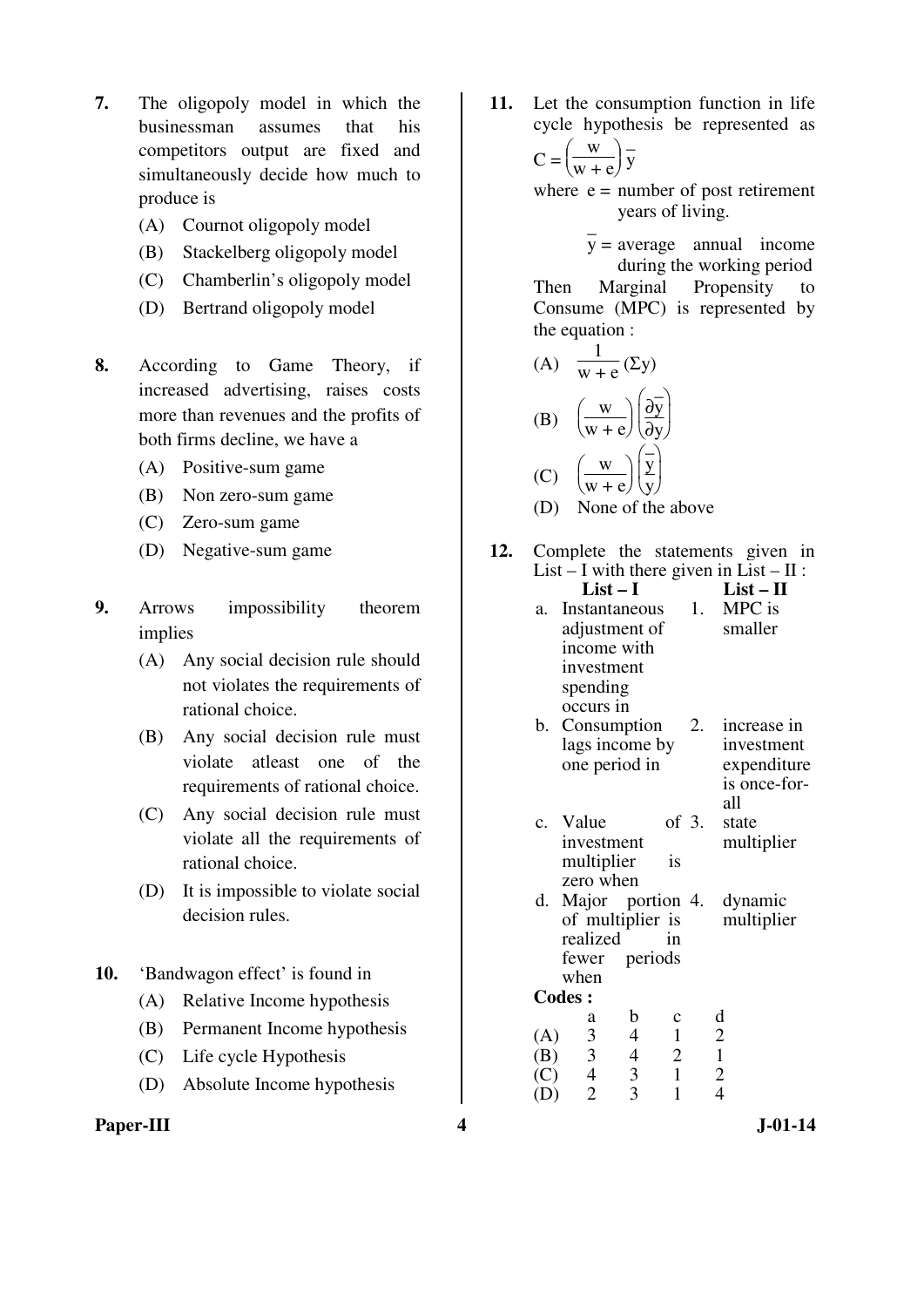- 7. अल्पाधिकार् मॉडल् जिसमें व्यवसायी कल्पना कूरता है कि उसके प्रतिर्स्पार्धयों का उत्पादन स्थिर है औ्र फिर<sub>्</sub>निर्णय करता है कि कितना उत्पादन करे. क्या है ?
	- (A) करनो का अल्पाधिकार मॉडल
	- (B) स्टेकबर्ग का अल्पाधिकार मॉडल
	- $(C)$  वैम्बरलिन का अल्पाधिकार मॉडल
	- (D) बर्टेंड का अल्पाधिकार मॉडल
- 8. गेम थ्योरी के अनुसार, यदि विज्ञापन में वृद्धि लागतों को आय से ज्यादा बढा देती है और दोनों फर्मों के लाभ कम हो जाते हैं. तो यह कौन सा खेल कहलाता है ?
	- (A) धनात्मक-योग खेल
	- (B) गैर शून्य-योग खेल
	- (C) शन्य-योग खेल
	- (D) ऋणात्मक-योग खेल

**9.** bोरो के असंभाव्यता प्रमेय का तात्पर्य है

- $(A)$  किसी भी सामाजिक निर्णय नियम को बुद्धिसंगत विकल्प की अपेक्षाओं का उल्लंघन नहीं करना चाहिए ।
- $(B)$  किसी भी सामाजिक निर्णय नियम को बुद्धिसंगत विकल्प की कम से कम एक अपेक्षा का उल्लंघन करना चाहिए ।
- $(C)$  किसी भी सामाजिक निर्णय नियम को बद्धिसंगत विकल्प की सभी अपेक्षाओं का उल्लंघन करना चाहिए ।
- (D) सामाजिक निर्णय नियमों का उल्लंघन करना असम्भव है ।
- 10. बैण्डवैगन इफेक्ट / 'अनुरूपता प्रभाव' किसमें पाया जाता है  $\gamma$ 
	- (A) सापेक्षिक आय परिकल्पना
	- (B) स्थायी आय परिकल्पना
	- (C) जीवन चक्र परिकल्पना
	- (D) निरपेक्ष आय परिकल्पना

11. मान लें कि जीवन चक्र परिकल्पना में उपभोग·

फलन निम्नलिखित  $\mathbf{C}$  = $\Big(\,$  $\frac{w}{+e}$  $w + e$  $\frac{1}{y}$  है । जहाँ  $e = \dot{x}$ वानिवृत्ति उत्तरोत्तर वर्षों की संख्या

> $\bar{\textbf{y}}$ = कार्यकाल के दौरान औसत वार्षिक आय

तो उपभोग की सीमान्त प्रवृत्ति (MPC) किस समीकरण द्वारा बताई जा सकती है ?

(A) 
$$
\frac{1}{w + e} (\Sigma y)
$$
  
\n(B)  $\left(\frac{w}{w + e}\right) \left(\frac{\partial \overline{y}}{\partial y}\right)$   
\n(C)  $\left(\frac{w}{w + e}\right) \left(\frac{\overline{y}}{y}\right)$   
\n(D)  $\overline{3} \overline{q} \overline{q} \overline{q} \overline{m} \overline{q} \overline{m} \overline{m} \overline{m} \overline{m} \overline{m} \overline{m} \overline{m} \overline{m} \overline{m} \overline{m} \overline{m} \overline{m} \overline{m} \overline{m} \overline{m} \overline{m} \overline{m} \overline{m} \overline{m} \overline{m} \overline{m} \overline{m} \overline{m} \overline{m} \overline{m} \overline{m} \overline{m} \overline{m} \overline{m} \overline{m} \overline{m} \overline{m} \overline{m} \overline{m} \overline{m} \overline{m} \overline{m} \overline{m} \overline{m} \overline{m} \overline{m} \overline{m} \overline{m} \overline{m} \overline{m} \overline{m} \overline{m} \overline{m} \overline{m} \overline{m} \overline{m} \overline{m} \overline{m} \overline{m} \overline{m} \overline{m} \overline{m} \overline{m} \overline{m} \overline{m} \overline{m} \overline{m} \overline{m} \overline{m} \overline{m} \overline{m} \overline{m} \overline{m} \overline{m} \overline{m} \overline{m} \overline{m} \overline{m} \overline{m} \overline{m} \overline{m} \overline{m} \overline{m} \overline{m} \overline{m} \overline{m} \overline{m} \overline{m} \overline{m} \overline{m} \overline{m} \overline{m} \overline{m} \overline{m} \overline{m} \overline{m} \overline{m} \overline{m} \overline{m} \overline{m} \overline{m} \overline{m} \overline{m} \overline{m} \overline{m} \overline{m} \overline{m} \overline{m} \overline{m} \over$ 

12. सूची – I में दिए गए कथनों की सूची – II में दिये गए कथनों के साथ सुमेलित करके पूर्ण करें :

|       |                                 | सूची – I       |                 |                          | सूची – II                                    |
|-------|---------------------------------|----------------|-----------------|--------------------------|----------------------------------------------|
|       |                                 |                |                 |                          | a. में निवेश खर्च के     1.    MPC कम है     |
|       | साथ आय का तुरन्त                |                |                 |                          |                                              |
|       | समायोजन होता है                 |                |                 |                          |                                              |
|       |                                 |                |                 |                          | b.  में उपभोग एक        2.    निवेश खर्च में |
|       |                                 |                |                 |                          | अवधि आय के पीछे — वृद्धि हमेशा के            |
|       | रहता है                         |                |                 |                          | लिये हो जाती है                              |
|       |                                 |                |                 |                          | c. निवेश गुणांक का 3. स्थैतिक गुणांक         |
|       | मूल्य शून्य होता है             |                |                 |                          |                                              |
|       | जब                              |                |                 |                          |                                              |
|       | d. गुणांक का बड़ां 4. गत्यात्मक |                |                 |                          |                                              |
|       |                                 |                | भाग कम अवधि में |                          | गणांक                                        |
|       | चरितार्थ होता है जब             |                |                 |                          |                                              |
| कूट : |                                 |                |                 |                          |                                              |
|       | a                               | $\mathbf b$    | $\mathbf{c}$    | d                        |                                              |
|       | (A) 3                           | $\overline{4}$ | $\blacksquare$  | $\overline{\phantom{a}}$ |                                              |
|       | $(B)$ 3 4 2 1                   |                |                 |                          |                                              |
|       |                                 |                |                 |                          |                                              |
|       | $(C)$ 4 3 1                     |                |                 | $\overline{2}$           |                                              |
|       | $(D)$ 2                         | 3              | $\mathbf{1}$    | $\overline{4}$           |                                              |
|       |                                 |                |                 |                          |                                              |

**J-01-14 5 Paper-III**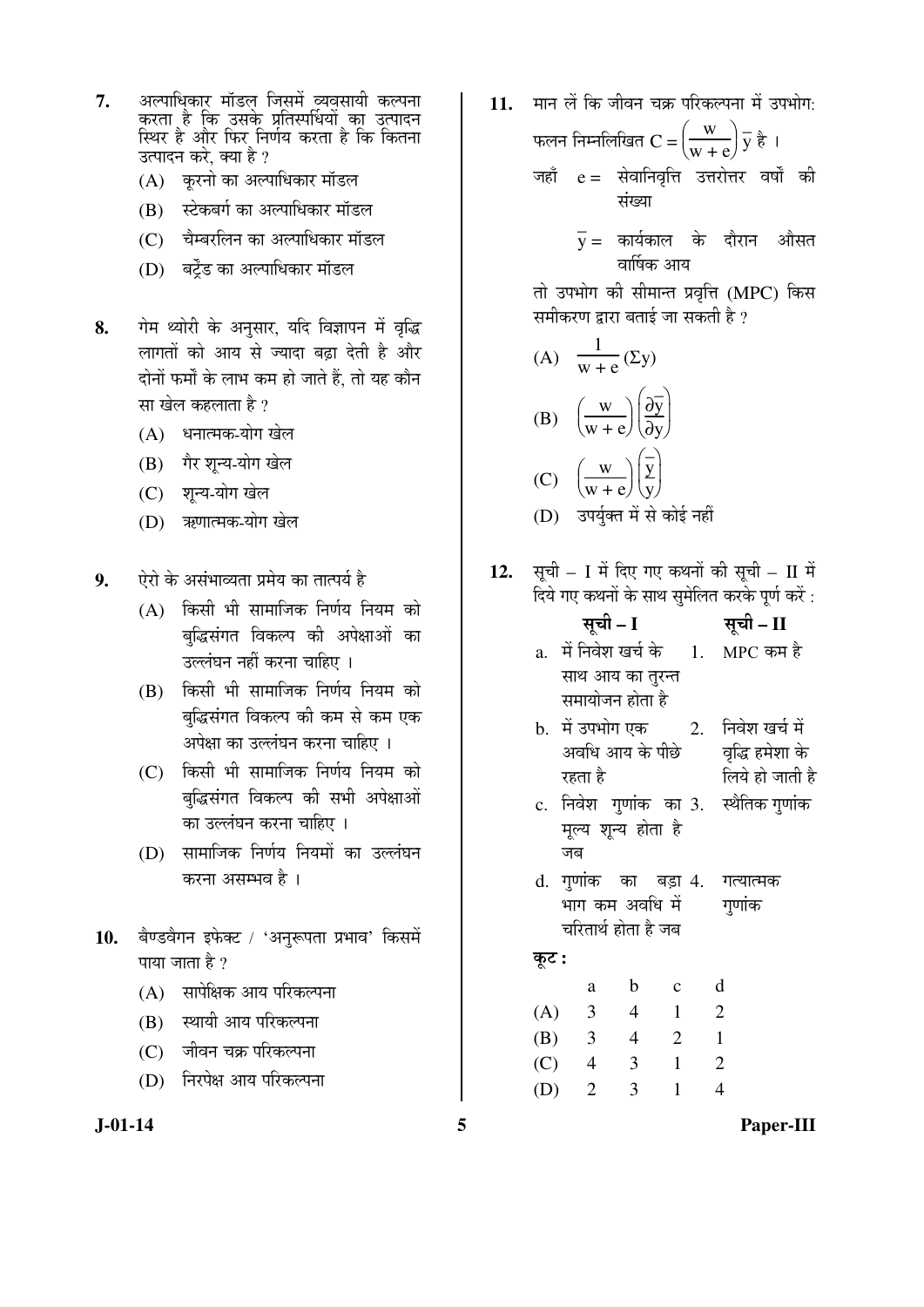- **13. Assertion (A) :** The individual speculative demand for money is a discontinuous one.
	- **Reason (R) :** Because the aggregate speculative demand for money function is smooth downward sloping with liquidity trap at extremely low interest rates.
	- **Codes :**
	- (A) Both (A) and (R) are correct and (R) is the correct explanation of (A).
	- (B) Both (A) and (R) are correct but (R) is not the correct explanation of (A).
	- (C) (A) is correct, but  $(R)$  is incorrect.<br>(D) (A) is incorrect, but  $(R)$  is correct.
	- $(A)$  is incorrect, but  $(R)$  is correct.

**14.** Transaction Cost is also called (A) Shoe Leather Cost

- Shoe Leather Cost
- (B) Menu Cost
- (C) Opportunity Cost of holding cash
- (D) All of the above
- **15.** Given the consumption function,  $C = 0.8Y$ , and the investment function  $I = 102 - 0.2i$ , then the IS-curve is (A)  $Y = 500 - 10i$  (B)  $Y = 450 - i$
- (C)  $Y = 510 i$  (D)  $Y = 505 2i$
- **16.** Match the premise given in List I with that in List –  $II$  :<br>List – I
	- List **II** a. Price expectations 1. Okun's law are static
	- b. Price expectations 2. Phillips are adaptive Curve
	- c. People do not make systematic errors 3. Natural Rate of unemployment
	- hypothesis d. Deviations of output from its natural rate is inversely related to the deviation of unemployment rate from its natural level 4. Rational expectations hypothesis
	- **Codes :**

|     | a | b | Ċ | d |
|-----|---|---|---|---|
| (A) | 2 | 3 | 4 |   |
| (B) | 4 | 3 | 2 |   |
| (C) |   | 3 |   | 2 |
| (D) | 4 | 2 |   | 3 |

Paper-III 6 J-01-14

**17.** Given that the increment in aggregate demand (Y) per unit of time, t, is given by the equation

$$
\left[\frac{\partial Y}{\partial t}\right]_d = \frac{1}{1 - \text{MPC}} \left[\frac{\partial I}{\partial t}\right]
$$

and the increment in supply of output is represented by the equation

 $\overline{\phantom{a}}$ 

$$
\left[\frac{\partial Y}{\partial t}\right]_S = \sigma \frac{\partial k}{\partial t}
$$

Where MPC = Marginal Propensity to Consume, ∂I  $\frac{\partial}{\partial t}$  & ∂k  $\frac{\partial \mathbf{r}}{\partial t}$  are change in investment & capital stock respectively, per unit of time, then the capacity creating effect or Domar effect of investment following goods market equilibrium equals

(A) 
$$
\sigma (1 - \text{MPC})
$$
 (B)  $\sigma \left( \frac{1}{1 - \text{MPC}} \right)$   
(C)  $\frac{1}{\sigma} (1 - \text{MPC})$  (D)  $\frac{1}{\sigma} \cdot \frac{1}{1 - \text{MPC}}$ 

- **18.** When the aggregate supply schedule is positively sloped, continuous increases in the nominal money supply, ceteris parilus, result in
	- (A) No change in the price level and proportional increases in real output.
	- (B) No change in real output and proportional increases in the price level.
	- (C) An increase in the price level and real output.
	- (D) An increase in the price level and a decrease in real output.
- **19.** "Golden Age" as per Mrs. Joan Robinson is (where ∆N  $\frac{d}{dx}$  is growth

rate of population and ∆K  $\frac{d}{b}$  is growth rate of capital)

(A) 
$$
\frac{\Delta N}{N} = \frac{\Delta K}{K}
$$
  
(B) 
$$
\frac{\Delta N}{N} > \frac{\Delta K}{K}
$$
  
(C) 
$$
\frac{\Delta N}{N} < \frac{\Delta K}{K}
$$

(D) None of the above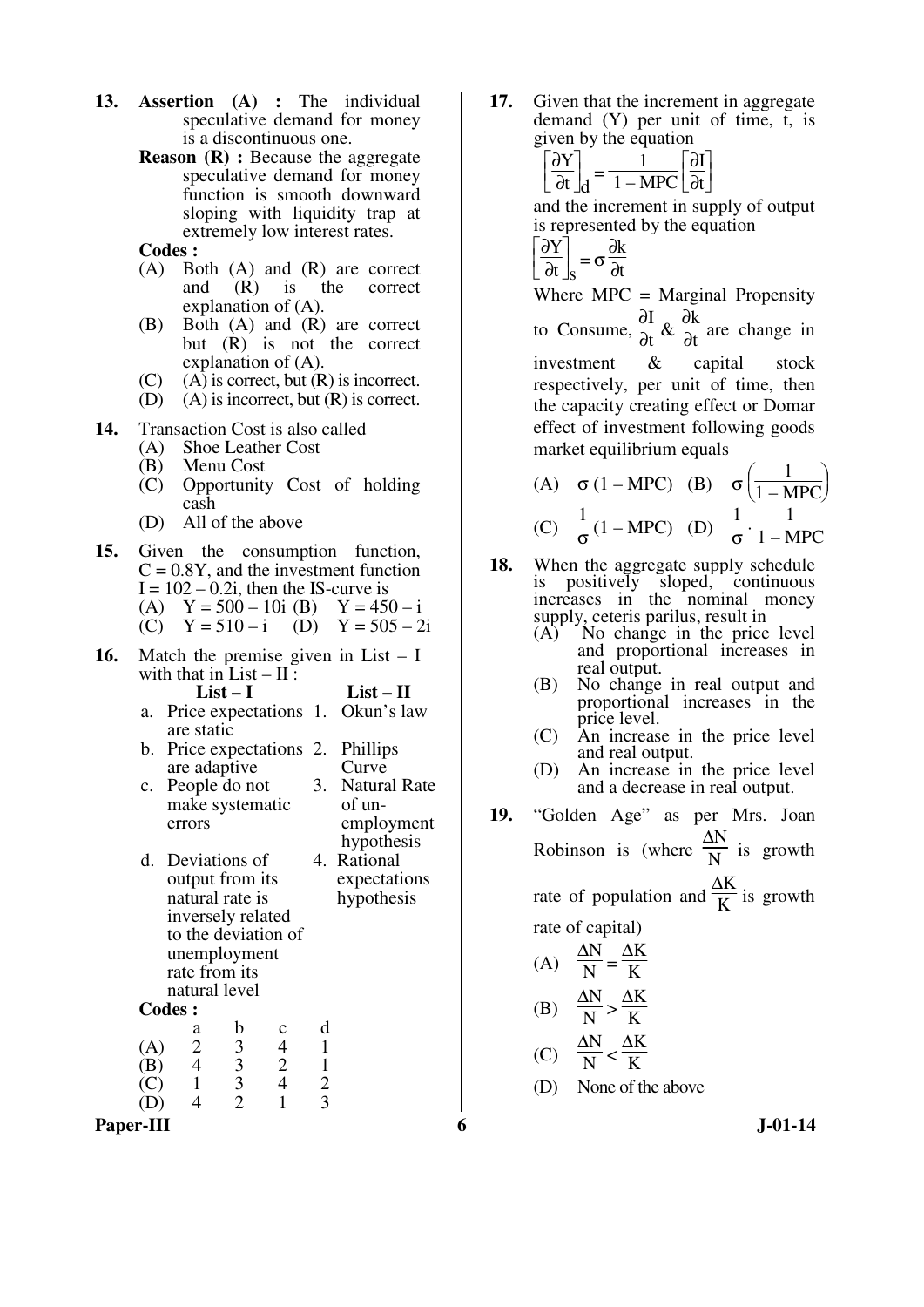|     |                           | काल्पनिक माँग असतत होती है ।                                |                |                | <b>कारण (R)</b> : क्योंकि मुद्रा फलन की समग्र सट्टा                           |
|-----|---------------------------|-------------------------------------------------------------|----------------|----------------|-------------------------------------------------------------------------------|
|     |                           |                                                             |                |                | माँग अत्यन्त निम्न ब्याज दरों पर                                              |
|     |                           |                                                             |                |                | तरलता फन्दे के साथ निर्बाध अधोमुखी                                            |
|     |                           | ढ़लवाँ होती है ।                                            |                |                |                                                                               |
|     | कूट :                     |                                                             |                |                |                                                                               |
|     | (A)                       |                                                             |                |                | (A) और (R) दोनों सही हैं और (R),                                              |
|     |                           | (A) की सही व्याख्या है ।                                    |                |                |                                                                               |
|     | (B)                       |                                                             |                |                | (A) और (R) दोनों सही हैं, परन्तु                                              |
|     |                           | (R), (A) की सही व्याख्या नहीं है ।                          |                |                |                                                                               |
|     |                           | (C) (A) सही है, परन्तु (R) गलत है।                          |                |                |                                                                               |
|     |                           | (D) (A) गलत है, परन्तु (R) सही है।                          |                |                |                                                                               |
| 14. |                           | लेनदेन लागत को निम्नलिखित भी कहते हैं :                     |                |                |                                                                               |
|     |                           | (A) शू लैदर लागत                                            |                |                |                                                                               |
|     | (B) मेनू लागत             |                                                             |                |                |                                                                               |
|     |                           | (C) नकद रखने की अवसर लागत                                   |                |                |                                                                               |
|     |                           | (D) उपर्युक्त सभी                                           |                |                |                                                                               |
|     |                           |                                                             |                |                |                                                                               |
| 15. |                           |                                                             |                |                | यदि उपभोग फलन $C = 0.8Y$ है और निवेश                                          |
|     | होगा ?                    |                                                             |                |                | फलन I = $102 - 0.2i$ है, तो IS वक्र क्या                                      |
|     |                           |                                                             |                |                |                                                                               |
|     |                           |                                                             |                |                | (A) $Y = 500 - 10i$ (B) $Y = 450 - i$<br>(C) $Y = 510 - i$ (D) $Y = 505 - 2i$ |
|     |                           |                                                             |                |                |                                                                               |
| 16. |                           |                                                             |                |                | सूची – I में दी गई धारणाओं को सूची – II में                                   |
|     |                           | दी मदों के साथ सुमेलित करें :                               |                |                |                                                                               |
|     |                           | सूची – I                                                    |                |                | सूची – II                                                                     |
|     | a.                        | कीमत प्रत्याशाएँ                                            |                | 1.             | ओकुन का                                                                       |
|     |                           | स्थैतिक होती हैं ।                                          |                |                | नियम                                                                          |
|     | b.                        | कीमत प्रत्याशाएँ                                            |                | 2.             | फिलिप्स वक्र                                                                  |
|     |                           | अनुकूली होती हैं ।                                          |                |                |                                                                               |
|     | c.                        |                                                             |                |                | लोग योजनाबद्ध तरीके से 3. बेरोजगारी                                           |
|     |                           | त्रुटियाँ नहीं करते हैं ।                                   |                |                | परिकल्पना की                                                                  |
|     |                           |                                                             |                |                | प्राकृतिक दर                                                                  |
|     | d.                        | चालू उत्पादन का                                             |                | 4.             | युक्तिसंगत                                                                    |
|     |                           | प्राकृतिक दर से व्यतिक्रम                                   |                |                | प्रत्याशा                                                                     |
|     |                           | बेरोजगारी के प्राकृतिक                                      |                |                | परिकल्पना                                                                     |
|     |                           | दर से उसके विचलन के<br>साथ प्रतिलोमत:                       |                |                |                                                                               |
|     |                           | सम्बन्धित है ।                                              |                |                |                                                                               |
|     |                           |                                                             |                |                |                                                                               |
|     | कूट :                     | $\mathbf b$<br>a                                            | $\mathbf c$    | d              |                                                                               |
|     | (A)                       |                                                             | $\overline{4}$ | $\mathbf{1}$   |                                                                               |
|     | (B)                       | $\frac{2}{4}$<br>$\begin{array}{c} 3 \\ 3 \\ 3 \end{array}$ | $\frac{2}{4}$  | $\mathbf{1}$   |                                                                               |
|     | $\overline{(\mathbf{C})}$ | $\mathbf 1$                                                 |                | $\overline{c}$ |                                                                               |
|     | (D)                       | $\overline{2}$<br>$\overline{4}$                            | $\mathbf{1}$   | $\overline{3}$ |                                                                               |

1**3. अभिकथन (A) :** मद्रा की वैयक्तिक

17. यदि प्रति समय इकाई t समय्र माँग में वृद्धि (Y) समीकरण $\left.\rule{0pt}{12pt}\right]$  $\frac{\partial Y}{\partial t}$  $\frac{d}{dt}$ <sub>d</sub> = 1  $\frac{1}{1 - \text{MPC}}$  ∂I  $\frac{\partial \mathbf{I}}{\partial \mathbf{t}}$  द्वारा प्रस्तुत है और उत्पादन की आपूर्ति में वृद्धि समीकरण $\Bigl[$  ∂Y  $\frac{\partial f}{\partial t}\Big|_{S} = \sigma$ ∂k  $\frac{\partial \mathbf{K}}{\partial t}$  द्वारा प्रस्तुत की गई है । जहाँ MPC = उपभोग की सीमान्त प्रवृत्ति है,  $\frac{\partial \boldsymbol{I}}{\partial t}$ और  $\frac{\partial \mathrm{k}}{\partial \mathrm{t}}$  प्रति समय इकाई निवेश और पूँजी स्टॉक में क्रमश: परिवर्तन है, तो वस्तु बाजार संतुलन होने पर, निवेश का क्षमता सृजनकारी प्रभाव या डोमर प्रभाव किसके बराबर होगा ? (A)  $\sigma$  (1 – MPC) (B)  $\sigma$  $\frac{1}{\text{MPC}}$  $1 - \text{MPC}$  (C) 1

(C) 
$$
\frac{1}{\sigma}(1 - \text{MPC})
$$
  
(D)  $\frac{1}{\sigma} \cdot \frac{1}{1 - \text{MPC}}$ 

- 18. जब समग्र आपूर्ति अनुसूची धनात्मक रूप से ढलवाँ है. यदि अन्य सब बातें पूर्ववत रहती हैं तो नाममात्र मुद्रा आपूर्त्ति में सतत् वृद्धि का परिणाम क्या होता है ?
	- (A) कीमत स्तर में कोई परिवर्तन नहीं और वास्तविक उत्पादन में आनुपातिक वृद्धि
	- (B) वास्तविक उत्पादन में कोई परिवर्तन नहीं और कीमत स्तर में आनुपातिक वृद्धि
	- (C) कीमत स्तर और वास्तविक उत्पादन में वृद्धि
	- (D) कोमत स्तर में वृद्धि और वास्तविक उत्पादन में कमी
- 19. श्रीमती जॉन रोबिनसन के अनुसार "स्वर्णिम

युग'' होता है (जहाँ  $\frac{\Delta \rm N}{\rm N}$  जनसंख्या की वृद्धि दर

$$
\frac{\partial K}{\partial x} = \frac{\partial K}{\partial x} \left( \frac{K}{\partial x} \right)
$$
\n
$$
(A) \quad \frac{\partial N}{N} = \frac{\partial K}{K}
$$
\n
$$
(B) \quad \frac{\partial N}{N} > \frac{\partial K}{K}
$$
\n
$$
(C) \quad \frac{\partial N}{N} < \frac{\partial K}{K}
$$

(D) उपर्युक्त में से कोई नहीं

**J-01-14 7 Paper-III**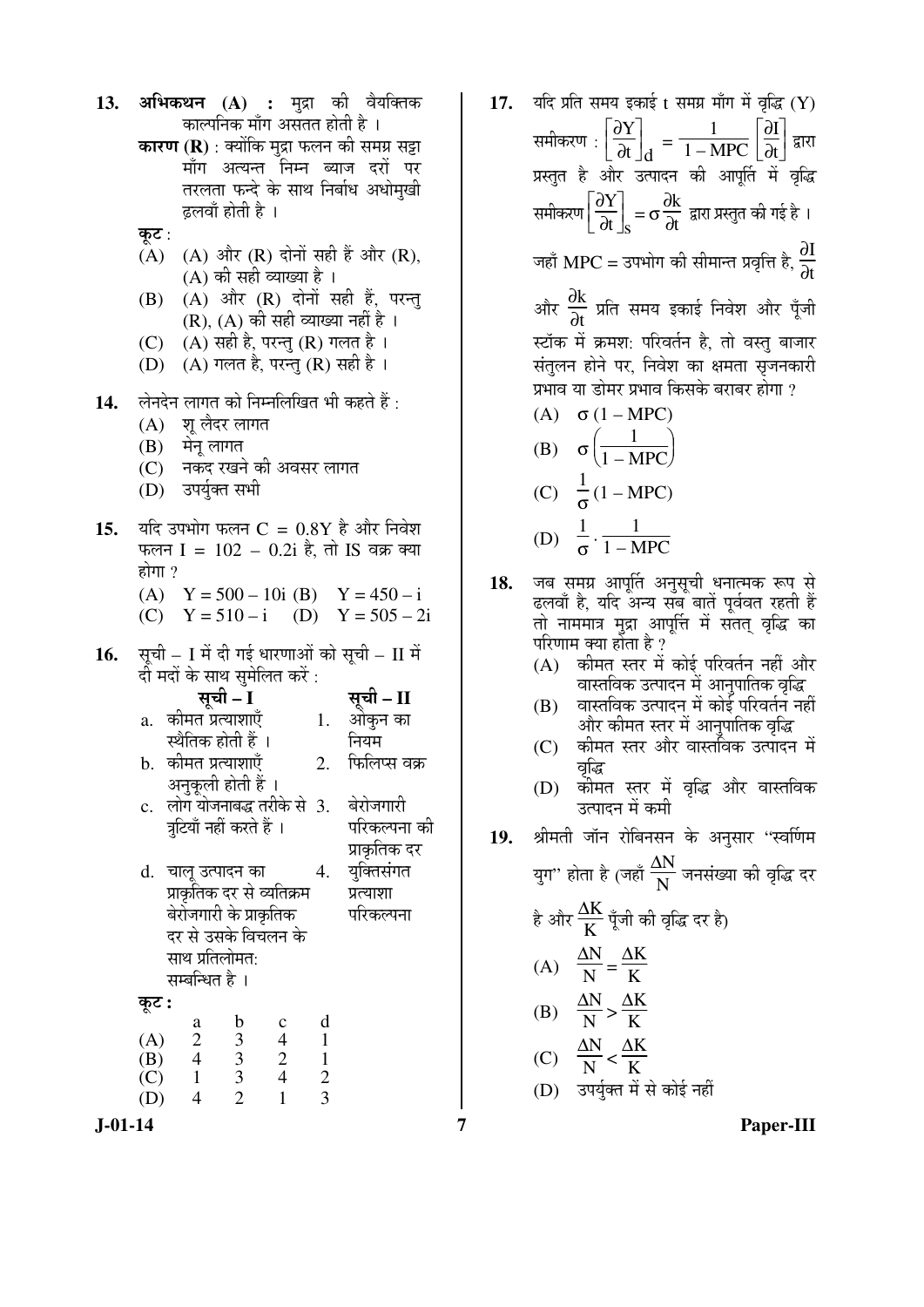**20.** A technical change is neutral if  $MP_K$  $MP_L$ 

> remains unchanged at constant K L ratio :

- (A) Harrod (B) Hicks
- (C) Solow (D) Kaldor
- **21.** Concept of disembodied technical change is associated with
	- I. Abramovitz II. Kaldor III. Kendrick IV. Solow  $(A)$  I and II  $(B)$  III and IV  $(C)$  I, III and IV  $(D)$  II, III and IV
- **22.** Joan Robinson's growth model deals
	- with
	- I. Desired growth rate
	- II. Possible growth rate
	- III. Natural growth rate
	- IV. Warranted growth rate

# **Codes :**

- $(A)$  I and III (B) II and IV
- $(C)$  I and II (D) III and IV
- **23. Assertion (A) :** To Marx, it is surplus labour that lead to capital accumulation.
	- **Reason (R) :** The difference between actual labour and subsistence labour that a labourer puts in for which he receives nothing is surplus labour.
	- **Codes :**
	- $(A)$  (A) is correct, but  $(R)$  is not the correct reason for (A).
	- (B) (A) is correct and (R) is incorrect.
	- (C) Both (A) and (R) are correct.
	- (D) Both (A) and (R) are incorrect.

# Paper-III 8 **8** J-01-14

| 24. | L.<br><b>Codes:</b> | Processes" in a sequential order :<br>II. Accumulation Process<br>III. Distributional Processes<br>IV. Demographic Processes |                |                         |                | Arrange the "Structural Development<br><b>Resource Allocation Processes</b><br>$(A)$ I, IV, II, III $(B)$ II, I, IV, III |
|-----|---------------------|------------------------------------------------------------------------------------------------------------------------------|----------------|-------------------------|----------------|--------------------------------------------------------------------------------------------------------------------------|
|     |                     |                                                                                                                              |                |                         |                | $(C)$ III, II, I, IV $(D)$ IV, III, I, II                                                                                |
| 25. |                     | $List - II$ :                                                                                                                | $List-I$       |                         |                | Match the items in List $- I$ with<br>$List - II$                                                                        |
|     | a.                  | overpopulated<br>economies                                                                                                   |                |                         |                | $MP_L$ is zero in 1. Gunnar<br>Myrdal                                                                                    |
|     | b.                  |                                                                                                                              |                |                         |                | Two gap model 2. J.E. Mead                                                                                               |
|     | c.                  |                                                                                                                              |                |                         |                | Critical growth 3. Arthur                                                                                                |
|     |                     | rate                                                                                                                         |                |                         |                | Lewis                                                                                                                    |
|     |                     | d. Backwash effects 4.                                                                                                       |                |                         |                | Hollis<br>Chenery $\&$                                                                                                   |
|     |                     |                                                                                                                              |                |                         |                | others                                                                                                                   |
|     | <b>Codes:</b>       |                                                                                                                              |                |                         |                |                                                                                                                          |
|     |                     | a                                                                                                                            | $\mathbf b$    | $\mathbf c$             | d              |                                                                                                                          |
|     | (A)                 | $\overline{1}$                                                                                                               | 3 <sup>7</sup> | $\overline{4}$          | $\overline{2}$ |                                                                                                                          |
|     |                     | $(B)$ 3                                                                                                                      | $\overline{4}$ | 2                       | $\overline{1}$ |                                                                                                                          |
|     |                     | $(C)$ 2                                                                                                                      | $\overline{1}$ | $\overline{\mathbf{3}}$ | $\overline{4}$ |                                                                                                                          |
|     | (D)                 | $\overline{4}$                                                                                                               | $\overline{2}$ | $\mathbf{1}$            | 3              |                                                                                                                          |
| 26. |                     |                                                                                                                              |                |                         |                | Match the items in List $- I$ with                                                                                       |
|     |                     | $List - II$ :                                                                                                                |                |                         |                |                                                                                                                          |
|     |                     |                                                                                                                              | List – I       |                         |                | $List-II$                                                                                                                |
|     |                     |                                                                                                                              |                |                         |                | a. Learning by doing 1. Kaldor                                                                                           |
|     | b.                  | <b>Biased Technical</b>                                                                                                      |                |                         |                | 2. Karl Sax                                                                                                              |
|     |                     | Progress                                                                                                                     |                |                         |                |                                                                                                                          |
|     | c.                  | Co-efficient of                                                                                                              |                |                         | 3.             | Kenneth                                                                                                                  |
|     |                     | sensitivity of                                                                                                               |                |                         |                | J. Arrow                                                                                                                 |
|     |                     | income distribution                                                                                                          |                |                         |                |                                                                                                                          |
|     | d.                  | Theory of                                                                                                                    |                |                         | 4.             | Joan                                                                                                                     |
|     |                     | Demographic                                                                                                                  |                |                         |                | Robinson                                                                                                                 |
|     |                     | <b>Transition: Four</b>                                                                                                      |                |                         |                |                                                                                                                          |
|     |                     | stages of                                                                                                                    |                |                         |                |                                                                                                                          |
|     |                     | Population growth                                                                                                            |                |                         |                |                                                                                                                          |
|     | <b>Codes:</b>       |                                                                                                                              |                |                         |                |                                                                                                                          |
|     |                     | a                                                                                                                            | b              | $\mathbf c$             | d              |                                                                                                                          |
|     | (A)                 | 3                                                                                                                            | 4              | 1                       | $\overline{c}$ |                                                                                                                          |
|     | (B)                 | 1                                                                                                                            | 3              | $\overline{c}$          | $\overline{4}$ |                                                                                                                          |

(C)  $2 \t 1 \t 4 \t 3$ <br>(D)  $4 \t 2 \t 3 \t 1$ (D) 4 2 3 1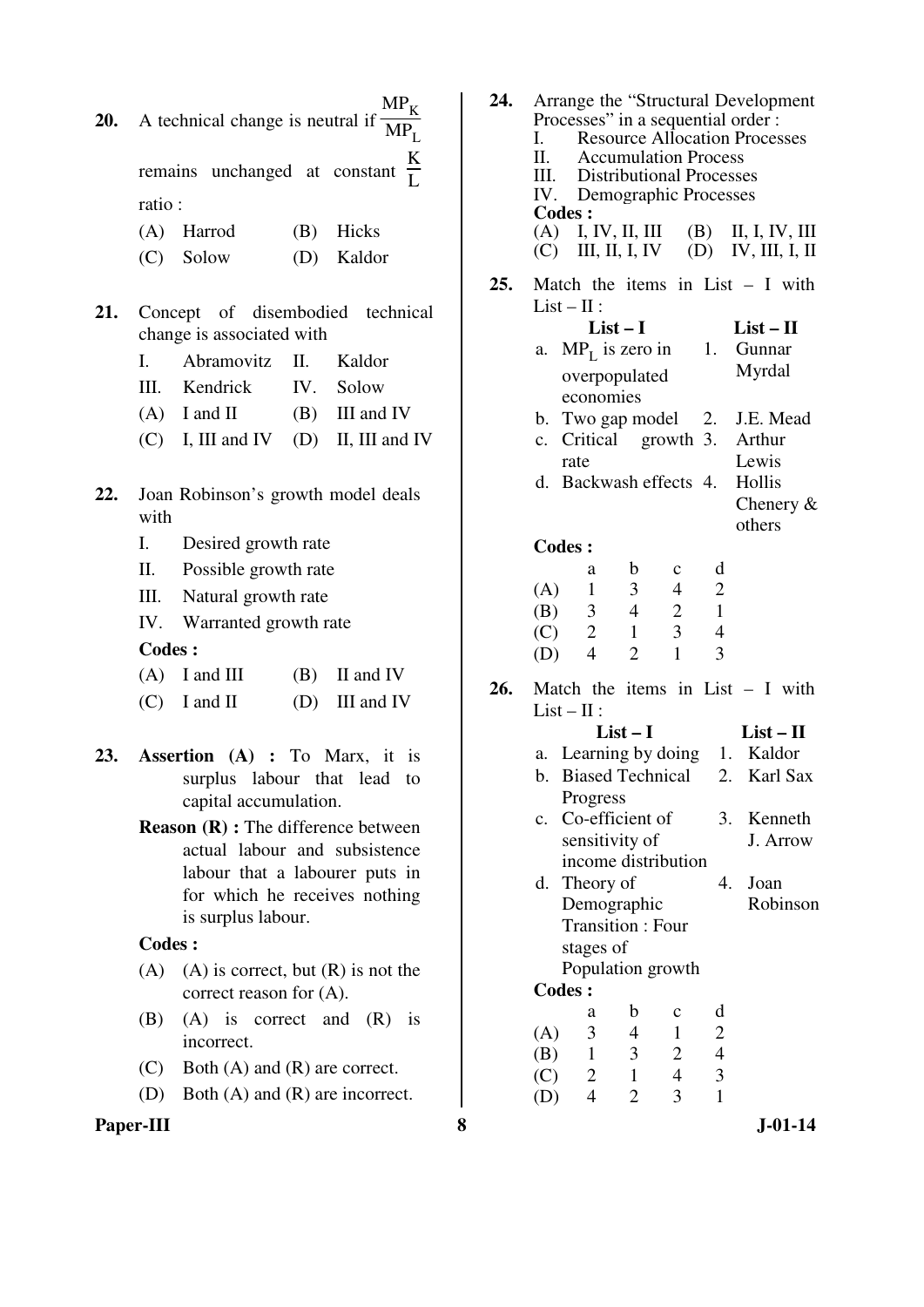| 20.       | यदि $\frac{\text{MP}_{K}}{\text{MP}_{I}}$ स्थिर $\frac{K}{L}$ अनुपात पर अपरिवर्तित | 24. | "संरचनात्मक विकास प्रक्रियाओं" को अनुवर्ती                                                         |
|-----------|------------------------------------------------------------------------------------|-----|----------------------------------------------------------------------------------------------------|
|           |                                                                                    |     | क्रम में व्यवस्थित करें :<br>संसाधन आबंटन प्रक्रिया                                                |
|           | रहता है तो तकनीकी परिवर्तन तटस्थ रहता है                                           |     | I.<br>संचय प्रक्रिया<br>II.                                                                        |
|           | (A) हैरोड<br>हिक्स<br>(B)                                                          |     | वितरणात्मक प्रक्रिया<br>III.                                                                       |
|           | सोलो<br>(D) कल्डोर<br>(C)                                                          |     | जनांकिकीय प्रक्रिया<br>IV.                                                                         |
| 21.       | अमूर्त (डिसएमबॉडीड) तकनीकी परिवर्तन की<br>अवधारणा किससे सम्बन्धित है ?             |     | कूट :<br>(A) I, IV, II, III (B) II, I, IV, III                                                     |
|           |                                                                                    |     | III, II, I, IV (D)<br>IV, III, I, II<br>(C)                                                        |
|           | इब्रामोविट्ज़<br>I.                                                                | 25. | सूची – I के मदों को सूची – II के मदों के                                                           |
|           | कल्डोर<br>II.                                                                      |     | साथ सुमेलित करें :                                                                                 |
|           | केंड्रिक<br>III.                                                                   |     | सूची – I सूची – II                                                                                 |
|           | सोलो<br>IV.                                                                        |     | a. अति आबादी वाली     1.    गुन्नार मिर्डाल                                                        |
|           | $(A)$ I और II<br>(B) III और IV                                                     |     | अर्थव्यवस्थाओं में                                                                                 |
|           | (C) I, III और IV (D) II, III और IV                                                 |     | $MP_{L}$ शून्य होता है ।                                                                           |
|           |                                                                                    |     | b. दो अंतराल का मॉडल 2. जे.ई. मीड                                                                  |
| 22.       | जॉन रोबिनसन के संवृद्धि मॉडल का सम्बन्ध                                            |     | c. क्रान्तिक संवृद्धि दर 3. ऑर्थर लुईस                                                             |
|           | किससे है ?                                                                         |     | d.  प्रतिवाही प्रभाव<br>4. होलिस चेनरी<br>एवं अन्य                                                 |
|           | इच्छित संवृद्धि दर<br>I.                                                           |     |                                                                                                    |
|           | संभावित संवृद्धि दर<br>Π.                                                          |     | कूट :<br>d<br>$\mathbf b$<br>a<br>$\mathbf{c}$                                                     |
|           | प्राकृतिक संवृद्धि दर<br>III.                                                      |     | (A) $\begin{array}{ccc} 1 & 3 & 4 \\ (B) & 3 & 4 & 2 \\ (C) & 2 & 1 & 3 \end{array}$<br>$\sqrt{2}$ |
|           | IV. अभीष्ट संवृद्धि दर                                                             |     | $\,1\,$                                                                                            |
|           | कूट :                                                                              |     | $\overline{4}$                                                                                     |
|           | $(A)$ I और III<br>(B) II और IV                                                     |     | $\mathbf{1}$<br>$\overline{3}$<br>$\overline{2}$<br>$\overline{4}$<br>(D)                          |
|           | I और II<br>(D) III और IV<br>(C)                                                    | 26. | सूची – I में प्रदत्त मदों को सूची – II के मदों                                                     |
|           |                                                                                    |     | के साथ सुमेलित करें:                                                                               |
|           |                                                                                    |     | सूची – II<br>सूची – I                                                                              |
| 23.       | अभिकथन (A) : मार्क्स के अनुसार अतिरेक                                              |     | a.   कार्य करते हुए सीखना<br>1.<br>कल्डोर                                                          |
|           | श्रम ही पूँजी संचय करता है ।                                                       |     | b.   अभिनत या एकतरफी<br>कार्ल सैक्स<br>2.                                                          |
|           | <b>कारण (R)</b> : वास्तविक श्रम और निर्वाह के                                      |     | तकनीकी प्रगति                                                                                      |
|           | लिये किए श्रम, जिसके लिये मजदूर को                                                 |     | c. आय वितरण की<br>कैनेथ जे.<br>3.                                                                  |
|           | कुछ नहीं मिलता है, के बीच अन्तर ही<br>अतिरेक श्रम है ।                             |     | ऐरो<br>संवेदनशीलता का गुणांक<br>d.  जनांकिकीय संक्रमण का   4.<br>जॉन                               |
|           |                                                                                    |     | रोबिनसन<br>सिद्धांत : जनसंख्या वृद्धि                                                              |
|           | कूट :                                                                              |     | को चार अवस्थाएँ                                                                                    |
|           | (A) सही है, परन्तु (R), (A) का सही<br>(A)<br>कारण नहीं है ।                        |     | कूट :                                                                                              |
|           | $(A)$ सही है और $(R)$ गलत है।<br>(B)                                               |     | d<br>$\mathbf b$<br>$\mathbf c$<br>a<br>$\overline{4}$<br>$\mathbf{1}$                             |
|           | $(A)$ और $(R)$ दोनों सही हैं।<br>(C)                                               |     | $\frac{2}{4}$<br>$\mathfrak{Z}$<br>(A)<br>$\overline{2}$<br>$(B)$ 1                                |
|           |                                                                                    |     | $\begin{array}{cc} 1 & 3 \\ 2 & 1 \end{array}$<br>$\overline{3}$<br>$\overline{4}$<br>(C)          |
|           | $(A)$ और $(R)$ दोनों गलत हैं।<br>(D)                                               |     | $\overline{3}$<br>$\overline{1}$<br>$\overline{4}$<br>$\overline{2}$<br>(D)                        |
| $J-01-14$ |                                                                                    | 9   | Paper-III                                                                                          |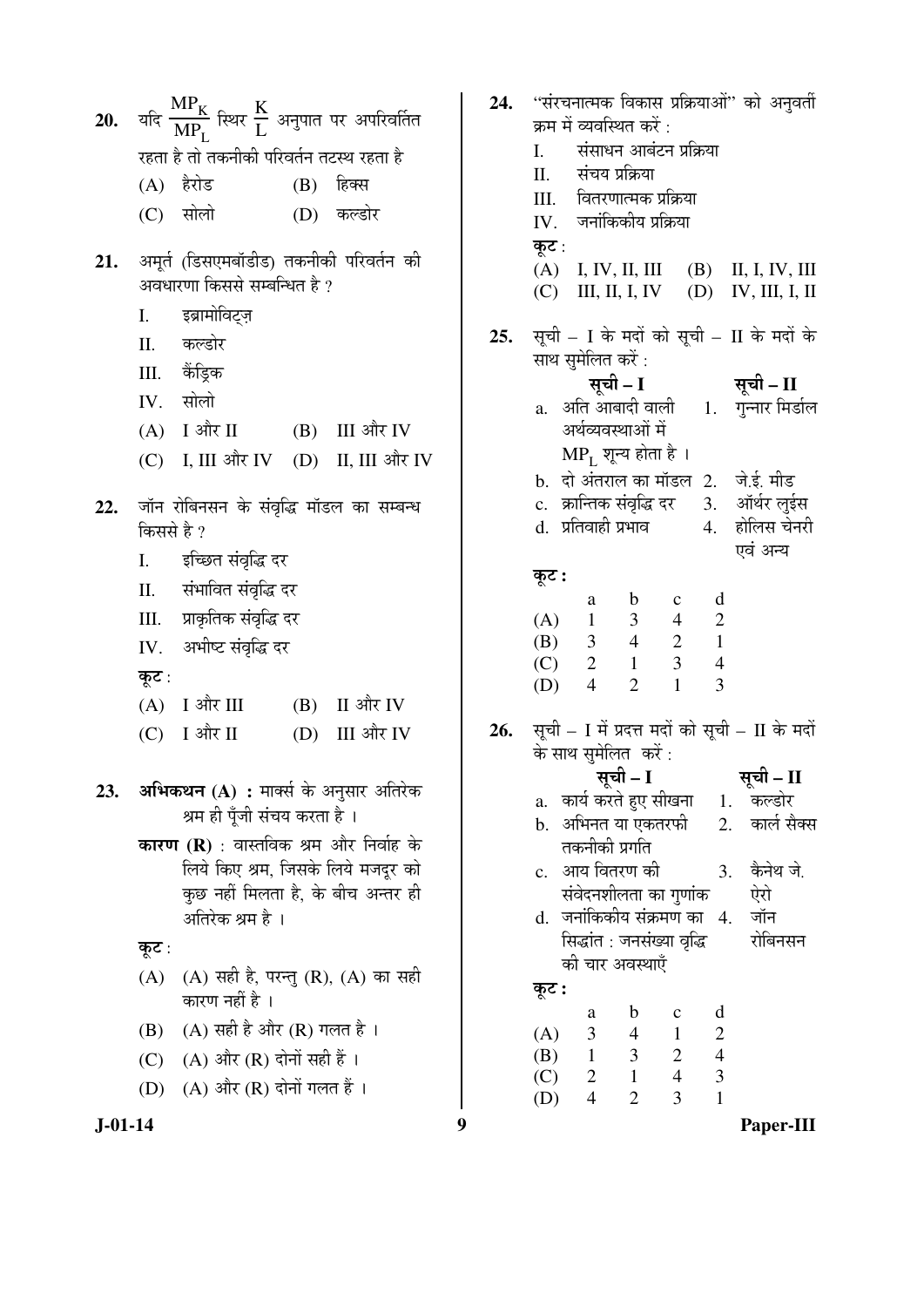- **27. Assertion (A) :** Solow model is a major improvement over Harrod-Domar Model.
	- **Reason (R) :** Solow built a model of long run growth without the assumption of fixed proportion in production.
	- **Codes :**
	- $(A)$   $(A)$  is correct, but  $(R)$  is not the correct reason of (A).
	- (B) (A) is not correct, but  $(R)$  is correct.
	- (C) Both (A) and (R) are correct.
	- (D) Both (A) and (R) are not correct.
- **28.** The concentrations effect explained in Peacock-Wiseman hypothesis implies
	- (A) public expenditure does not increase in smooth and continuous manner
	- (B) public expenditure increases the necessity of increased revenue<br>the Central Government
	- (C) the Central Government's economic activity to grow faster than that of subnational Governments
	- (D) absolute level of public expenditure increases
- **29.** A tax imposed upon monopoly profits<br>(A) can be shifted forward
	- can be shifted forward
	- (B) can be shifted backward
	- (C) can be shifted both forward and backward
	- (D) cannot be shifted
- **30.** The plan expenditure on Revenue Account of the Union Government includes
	- I. Economic Services
	- II. Social and community services
	- III. Grants-in-aid to States and Union Territories
	- IV. Loans and Advances to finance public enterprises

### **Codes :**

- (A) I and II are correct.
- (B) I, II and III are correct.
- (C) I, II and IV are correct.
- (D) I, II, III and IV are correct.

### **Paper-III** J-01-14

- **31.** Debt obligations of Government of India (Government liabilities)
	- I. State Provident Funds
	- II. Small Savings
	- III. Reserve Funds and Deposits
	- IV. Consolidated Fund of India

#### **Codes :**

- (A) II and III are correct.
- (B) I, II and III are correct.
- (C) II, III and IV are correct.
- (D) I, III and IV are correct.
- **32.** Identify the chronology of the following Committees on tax reforms in India :
	- I. Committee on Taxation of Agricultural Income and Wealth
	- II. Kaldor Proposal for Tax Reform in India
	- III. Taskforces on Direct and Indirect Taxes
	- IV. Direct Taxes Administration Enquiry Committee

### **Codes :**

# (A) II, I, IV, III (B) II, IV, I, III

- (C) II, III, I, IV (D) I, III, IV, II
- **33.** Which of the following are the role of Finance Commissions in India ?
	- I. To make recommendations on the distribution of tax proceeds between Centre and States.
	- II. To make Recommendations on levying, removing or restructuring of taxes.
	- III. To recommend Grants-in-aid under Article 275 of the Constitution
	- IV. To recommend plan and other grants under Article 282 of the **Constitution**

- (A) I and II are correct.
- (B) I and III are correct.
- (C) I, III and IV are correct.
- (D) All are correct.
-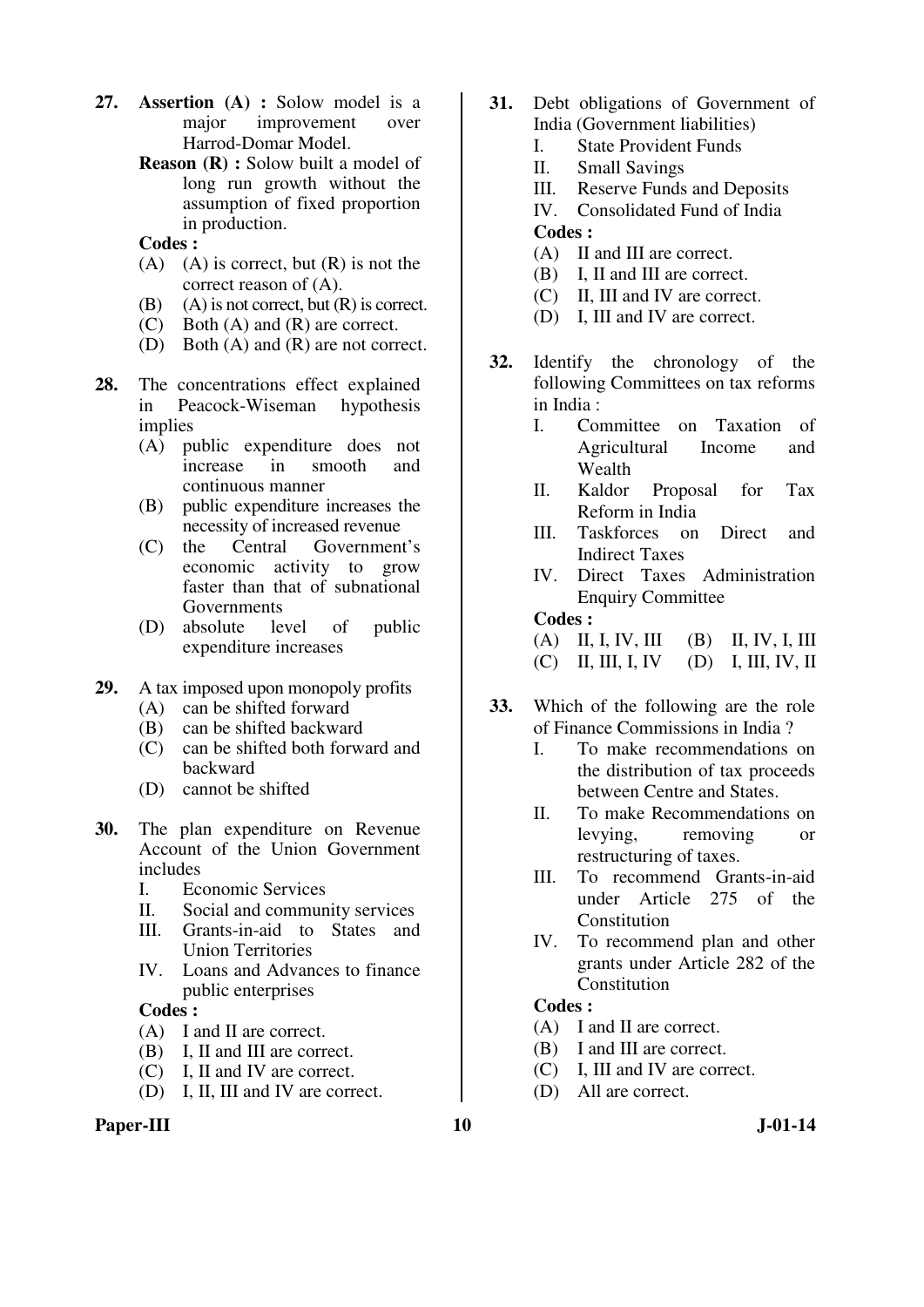- **27. अभिकथन (A) :** सोलो मॉडल, हैरोड-डोमर <u>मॉडल की तुलना में काफी उन्नत है</u> ।
	- **कारण (R)** : सोलो ने उत्पादन में स्थिर अनुपात की मान्यता के बगैर दीर्घकालिक संवृद्धि मॉडल की रचना की ।
	- कूट:
	- $(A)$   $(A)$  सही है, परन्तु  $(R)$ ,  $(A)$  का सही कारण नहीं है ।
	- (B)  $(A)$  सही नहीं है, परन्तु (R) सही है।
	- (C)  $(A)$  और  $(R)$  दोनों सही हैं।
	- (D)  $(A)$  और  $(R)$  दोनों सही नहीं हैं।
- 28. पीकॉक-वाइजमैन परिकल्पना में व्याख्यायित संकेन्द्रण प्रभाव का तात्पर्य है
	- $(A)$  लोक व्यय निर्बाध तथा सतत ढंग से नहीं बढता है ।
	- (B) लोक व्यय अधिक राजस्व की आवश्यकता को बढाता है ।
	- (C) उप-राष्ट्रीय सरकारों की तुलना में केन्द्रीय सरकार की आर्थिक गतिविधि ज्यादा तेजी से बढती है<sup>1</sup>
	- (D) लोक व्यय का निरपेक्ष स्तर बढ़ता है।
- 29. एकाधिकार में अर्जित लाभों पर लगाया कर
	- (A) आगे खिसकाया जा सकता है ।
	- $(B)$  पीछे की ओर खिसकाया जा सकता है।
	- $(C)$  आगे तथा पीछे दोनों तरफ खिसकाया जा सकता है ।
	- $(D)$  खिसकाया नहीं जा सकता है ।
- 30. संघीय सरकार के राजस्व खाते में योजना व्यय में समाविष्ट है
	- I. आर्थिक सेवाएँ
	- II. सामाजिक तथा सामुदायिक सेवाएँ
	- III. राज्यों तथा केन्द्रशासित प्रदेशों को सहायता-अनुदान
	- IV. लोक उद्यमों के वित्तपोषण हेतु ऋण और अग्रिम राशि

# कूट $:$

- $(A)$  I और II सही हैं।
- $(B)$  I, II और III सही हैं।
- (C) I, II और IV सही हैं।
- (D) I, II, III और IV सही हैं ।
- 
- 31. भारत की सरकार के ऋण दायित्व (सरकारी देयताएँ)
	- I. राज्य भविष्य निधि
	- II. लघ बचतें
	- III. प्रारक्षित निधियाँ तथा जमा राशियाँ
	- $IV.$  भारत की समेकित निधि
	- कूट $:$
	- $(A)$  II और III सही हैं।
	- $(B)$  I, II और III सही हैं।
	- (C) II, III और IV सही हैं।
	- (D) I, III और IV सही हैं ।
- 32. भारत में कर सुधारों से सम्बन्धित निम्नलिखित समितियों का कालानुक्रम बताइये :
	- I. कृषि आय तथा सम्पदा कर पर समिति
	- II. भारत में कर सुधार के लिये कल्डोर का प्रस्ताव
	- III. प्रत्यक्ष तथा अप्रत्यक्ष करों पर कार्य बल
	- IV. जत्यक्ष कर प्रशासन जाँच समिति
	- कूट :
	- (A) II, I, IV, III (B) II, IV, I, III
	- (C) II, III, I, IV (D) I, III, IV, II
- 33. निम्न में से भारत में वित्त आयोग की भूमिका क्या हैं ?
	- I. कर से प्राप्तियों का केन्द्र और राज्यों के बीच वितरण पर अनुशंसाएँ करना ।
	- II. कर लगाने. समाप्त करने अथवा पुन:संरचना पर अनुशंसाएँ करना ।
	- III. संविधान के अनुच्छेद 275 के अंतर्गत सहायता-अनुदान की अनुशंसा करना ।
	- IV. संविधान के अनुच्छेद 282 के अंतर्गत योजना एवं अन्य अनुदान की अनुशंसा करना ।

# कूट:

- $(A)$  I और II सही हैं।
- $(B)$  I और III सही हैं।
- $(C)$  I, III और IV सही हैं।
- $(D)$  सभी सही हैं।

### **J-01-14 11 Paper-III**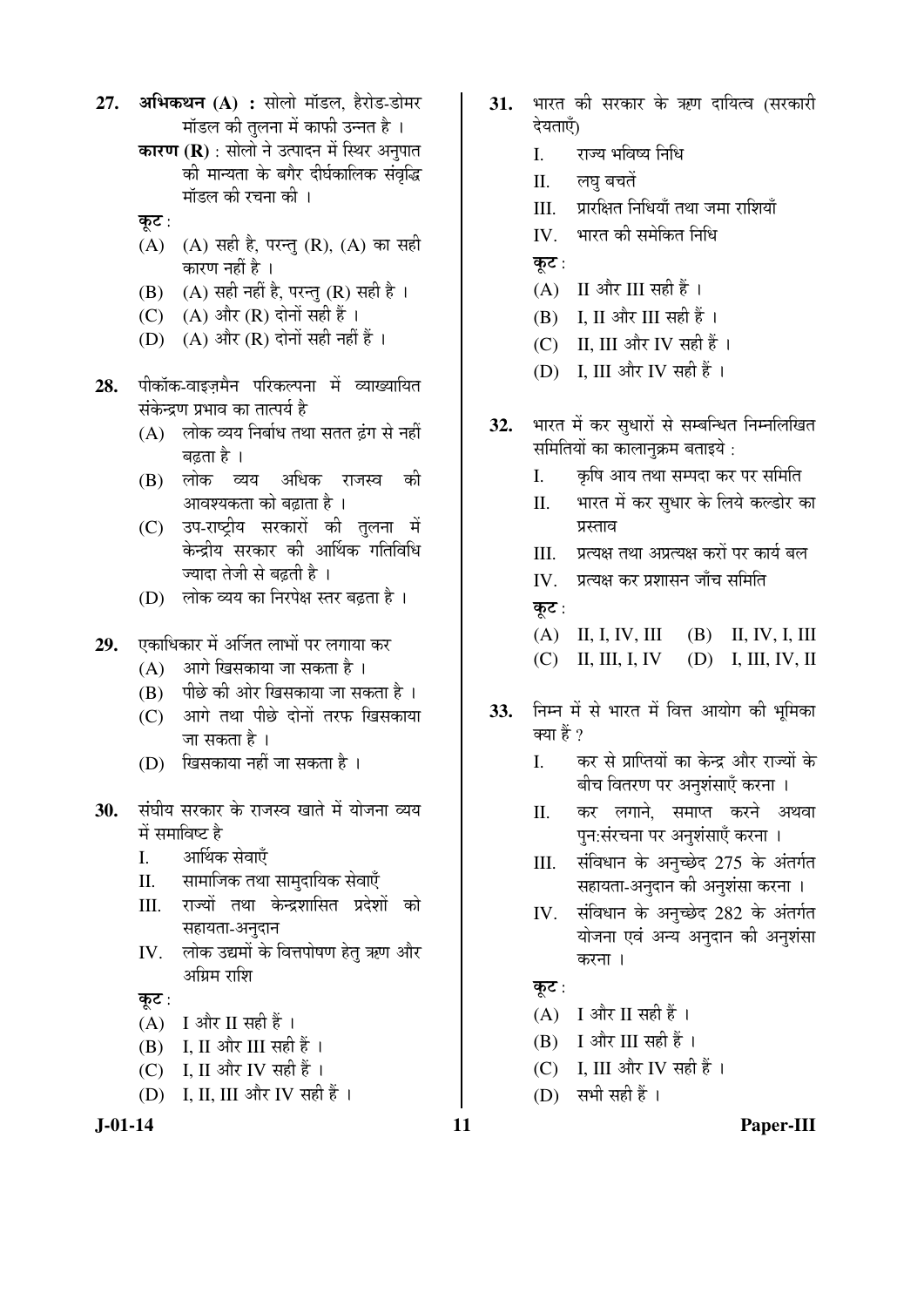- **34.** Under a managed floating exchange rate system, the nation's monetary authorities intervene in foreign exchange markets to
	- (A) smooth out short-run and longrun fluctuations in exchange rates
	- (B) keep exchange rates fixed among a group of nations
	- (C) smooth out short-run fluctuations in exchange rates
	- (D) keep exchange rates flexible
- **35.** Euro currency market is a part of a larger global market known as Eurodollar market.
	- (A) Above statement is correct.
	- (B) Above statement is not correct.
	- (C) Above statement is partially correct.
	- (D) Above statement is partially incorrect.

**36.** Match the following : **List – I List – II**  a. WTO 1. Provide finance to correct disequilibrium in balance of payments. b. IMF 2. Generally forbids the use of quantitative restrictions in trade. c. SAARC 3. Sanction of soft loans d. IDA 4. Promotes trade among South Asian Countries **Codes :**  a b c d (A) 1 2 3 4 (B) 2 3 4 1  $(C)$  2 1 4 3 (D) 3 2 4 1

- **37.** A sudden shift from import tariffs to free trade may induce short term unemployment in
	- (A) import competing industries
	- (B) industries that are only exporters
	- (C) industries that sell domestically as well as export
	- (D) industries that neither import nor export
- **38.** The immediate cause for the collapse of the Bretton woods system was
	- (A) the expectation that the U.S.A. would soon be forced to devalue the dollar
	- (B) the massive flight of liquid capital from the U.S.A.
	- (C) the attempt by three small European Central Banks to convert part of their dollar holding into gold at the Federal Reserve Bank.
	- (D) All of the above
- **39.** A feasible effect of international trade is that
	- (A) a monopoly in the home market becomes an oligopoly in the world market
	- (B) an oligopoly in the home market becomes a monopoly in the world market
	- (C) a purely competitive firm in the home market becomes an oligopolist
	- (D) a purely competitive firm in the home market becomes a monopolist
- **40.** The European Union has achieved all of the following, except
	- (A) adopted a common fiscal policy for member nations
	- (B) established a common system of agricultural price supports
	- (C) disbanded all tariffs between its member countries
	- (D) levied common tariffs on products imported from nonmembers

Paper-III **12** J-01-14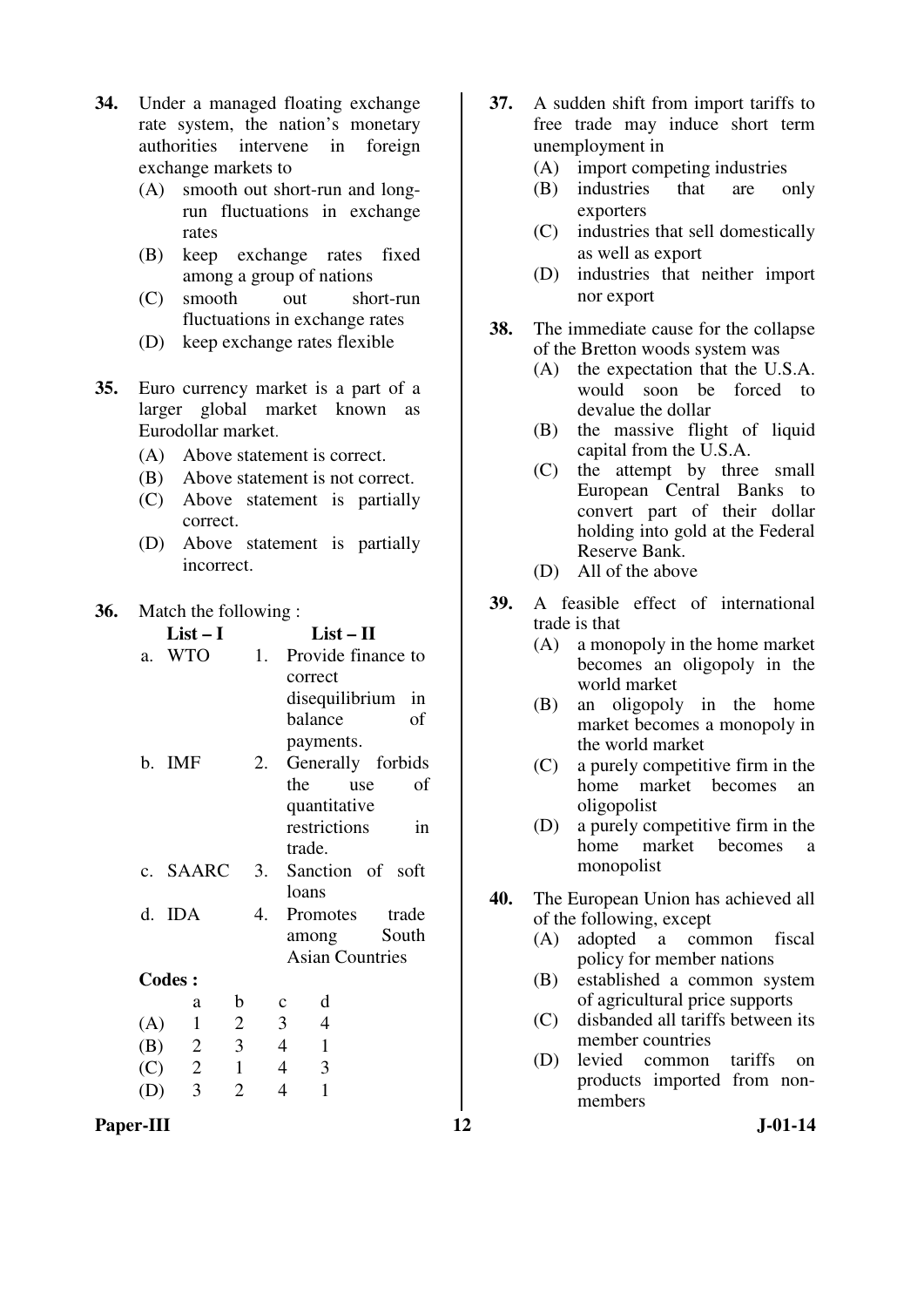|  | 34. प्रबन्धित अनिविष्ट विनिमय दर प्रणाली के         |  |  |
|--|-----------------------------------------------------|--|--|
|  | अंतर्गत, राष्ट्र के मौद्रिक प्राधिकारी किस उद्देश्य |  |  |
|  | से विदेशी विनिमय बाजारों में हस्तक्षेप करते हैं ?   |  |  |

- $(A)$  विनिमय दरों में अल्पकालिक तथा दीर्घकालिक उतार-चढावों को समाप्त करने के लिए
- (B) राष्ट्रों के समूह में विनिमय दरों को स्थिर रखने के लिए
- (C) विनिमय दरों में अल्पकालिक उतार-चढावों को समाप्त करने के लिए
- (D) विनिमय दरों को लचीला रखने के लिए
- **35.** युरो करेन्सी बाजार ज्यादा बड़े वैश्विक बाजार जिसे यूरो डॉलर बाजार कहा जाता है, का हिस्सा है ।
	- (A) उपर्युक्त कथन सही है ।
	- (B) उपर्युक्त कथन सही नहीं है ।
	- (C) उपर्युक्त कथन आंशिक रूप से सही है ।
	- (D) उपर्युक्त कथन आंशिक रूप से गलत है ।
- **36.** सूची I का सूची II के साथ मिलान करें :

|       | सूची – I                   |                         |              |                                           | सूची – II      |                          |  |
|-------|----------------------------|-------------------------|--------------|-------------------------------------------|----------------|--------------------------|--|
|       | a. डब्ल्यू.टी.ओ. 1.        |                         |              |                                           |                | भगतान संतुलन में         |  |
|       |                            |                         |              |                                           |                | असंतुलन को ठीक           |  |
|       |                            |                         |              |                                           |                | करने के लिये वित्त       |  |
|       |                            |                         |              |                                           | प्रदान करना ।  |                          |  |
|       | b. आई.एम.एफ. 2.            |                         |              |                                           |                | सामान्यतया व्यापार में   |  |
|       |                            |                         |              |                                           |                | मात्रात्मक प्रतिबंधों के |  |
|       |                            |                         |              |                                           |                | उपयोग को निषिद्ध         |  |
|       |                            |                         |              | करता है ।                                 |                |                          |  |
|       | c. सार्क                   |                         | 3.           |                                           |                | नम्य ऋणों की स्वीकृति    |  |
|       | d. आई.डी.ए. 4.             |                         |              |                                           |                | दक्षिण एशियाई देशों के   |  |
|       |                            |                         |              |                                           |                | बीच व्यापार को बढ़ावा    |  |
|       |                            |                         |              | देता है ।                                 |                |                          |  |
| कूट : |                            |                         |              |                                           |                |                          |  |
|       | a                          | $\mathbf b$             | $\mathbf{c}$ |                                           | d              |                          |  |
| (A)   | $\mathbf{1}$               | 2                       |              | $\overline{3}$                            | $\overline{4}$ |                          |  |
| (B)   | $\overline{\phantom{0}}^2$ | $\overline{\mathbf{3}}$ |              | $\overline{4}$<br>$\overline{1}$          |                |                          |  |
| (C)   | $\overline{\phantom{a}}$   | $\overline{1}$          |              | $\overline{4}$<br>$\overline{\mathbf{3}}$ |                |                          |  |
| (D)   | 3                          | $\overline{2}$          |              | $\overline{4}$                            | $\mathbf{1}$   |                          |  |

- **37.** आयात शुल्कों से स्वतन्त्र व्यापार की दिशा में अकस्मात परिवर्तन निम्नलिखित में अल्पकालीन बेरोजगारी उत्पन्न कर सकता है $\cdot$ 
	- (A) आयात प्रतिस्पर्धाकारी उद्योग ।
	- (B) वे उद्योग जो सिर्फ निर्यातकर्त्ता हैं ।
	- (C) वे उद्योग जो देशी बाजार में बेचते हैं और निर्यात भी करते हैं ।
	- (D) वे उद्योग जो न तो आयात करते हैं और न निर्यात करते हैं ।
- 38. ब्रेट्टनवुड्स प्रणाली के अचानक विफल हो जाने का तात्कालिक कारण था
	- (A) यह प्रत्याशा कि यू.एस.ए. जल्दी ही डॉलर का अवमुल्यन करने को बाध्य हो जाएगा ।
	- (B) तरल या चल पूँजी का भारी मात्रा में यू.एस.ए. से बहिर्गमन
	- (C) तीन छोटे युरोपियन केन्द्रीय बैंकों का अपने धारित डॉलर के कुछ हिस्से को फेडरल रिजर्व बैंक में स्वर्ण में परिवर्तित करने का प्रयास
	- (D) उपर्युक्त सभी
- 39. अंतर्राष्ट्रीय व्यापार का साध्य (या व्यवहार्य) प्रभाव यह है कि
	- $(A)$  देशी बाजार का एकाधिकार विश्व बाजार में अल्पाधिकार बन जाता है ।
	- (B) देशी बाजार का अल्पाधिकार विश्व बाजार में एकाधिकार बन जाता है ।
	- (C) देशी बाजार में शुद्ध प्रतिस्पर्धात्मक फर्म विश्व बाजार में अल्पाधिकारी बन जाती है ।
	- (D) देशी बाजार में शुद्ध प्रतियोगी फर्म एकाधिकारी बन जाती है ।
- 40. **युरोपियन संघ ने निम्नलिखित को छोड़ कर** सब कुछ प्राप्त कर लिया है:
	- $(A)$  सदस्य राष्ट्रों के लिये सर्वसामान्य राजकोषीय नीति को अपनाया है ।
	- (B) कृषि कीमत सहायता की सर्वसामान्य प्रणाली स्थापित की ।
	- (C) । अपने सदस्य राष्ट्रों के बीच प्रशुल्कों को समाप्त किया ।
	- (D) गैर-सदस्यों से आयातित उत्पादों पर सर्वसामान्य प्रशुल्क लगाए ।

**J-01-14 13 Paper-III**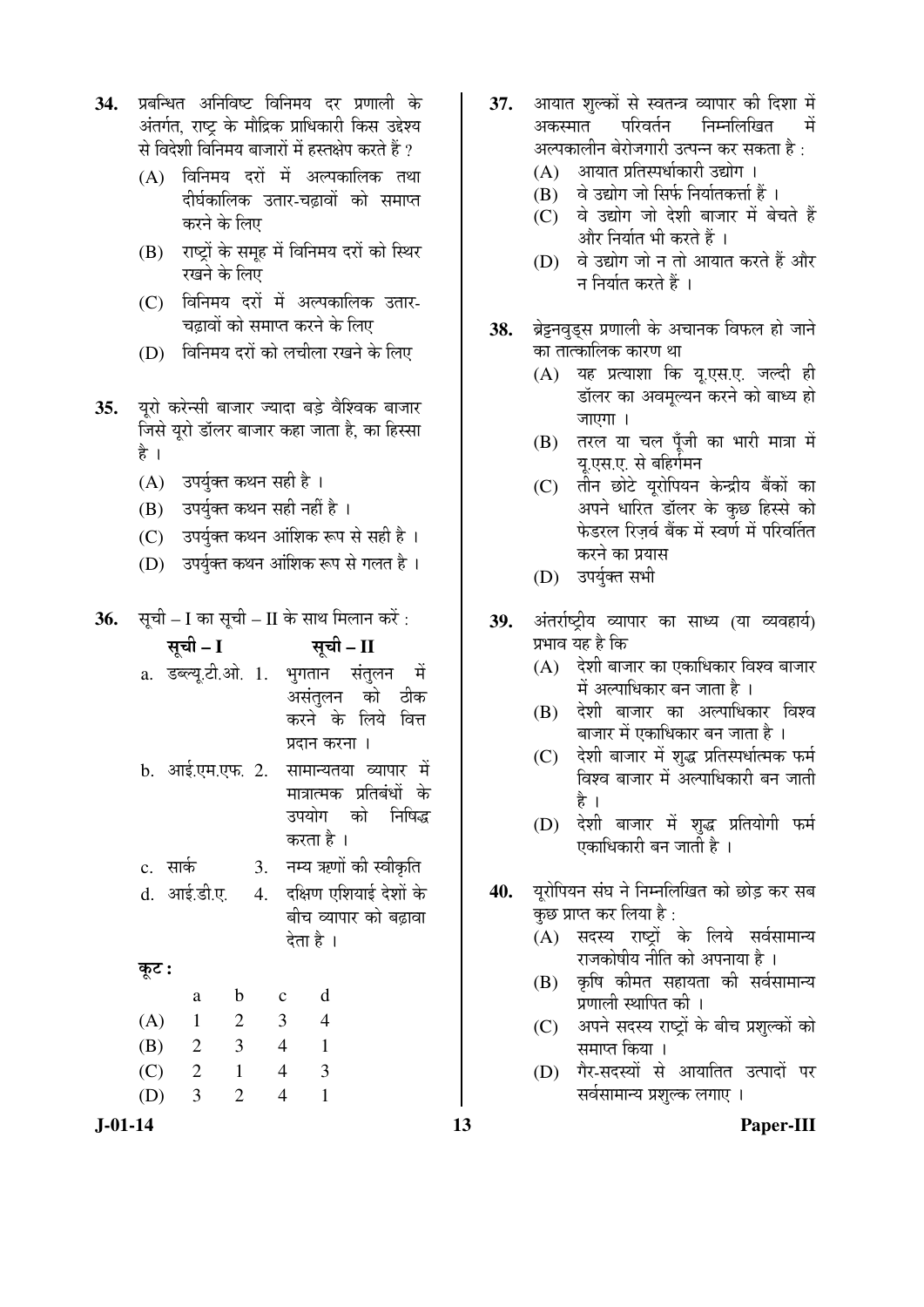- **41.** A Foreign Trade Zone (FTZ) is
	- (A) a regional area within which trade with foreign nations is allowed
	- (B) a free trade agreement among several nations
	- (C) designed to promote exports by deferring import duties on intermediate inputs and waving such duties if the final product is re-exported rather than sold domestically
	- (D) designed to limit exports of manufactured goods by placing import taxes on goods made within the zone
- **42.** The formula that shows the correct relationship between
	- I. The supply of high powered money (H)
	- II. The currency  $(C)$
	- III. The money supply (M)
	- IV. Required Reserves (RR)
	- V. Excess Reserves (ER)
	- VI. Demand deposits (D), is

$$
(A) \quad \frac{M}{H} = \frac{D + C}{C + RR + ER}
$$

(B) 
$$
\frac{H}{M} = \frac{D + C}{C + RR + ER}
$$

(C) 
$$
\frac{M}{D+C} = \frac{C + RR + ER}{H}
$$

(D) 
$$
\frac{H}{M} = \frac{C + RR + ER}{D}
$$

- **43.** Which of the following will act as the 'lender of intermediate resort' ?
	- (A) RBI
	- (B) NABARD
	- (C) SBI
	- (D) None of the above

### Paper-III 14 J-01-14

- **44.** According to Gurley and shaw, the various substitutes of currency and commercial bank demand deposits should be assigned different weights according to
	- (A) their degree of replacement
	- (B) their degree of substitutability
	- (C) their share in the money market
	- (D) their share in money supply
- **45. Assertion (A) :** Primary financial markets deals in new financial claims.
	- **Reason (R) :** It mobilises savings and supplies new capital to the business units.

- (A) Both (A) and (R) are correct and (R) is the correct explanation of (A).
- (B) Both (A) and (R) are correct and (R) is not a correct explanation of (A).
- $(C)$  (A) is true, but  $(R)$  is false.
- (D) (A) is false, but (R) is true.
- **46.** Margin requirement specified under which instruments of monetary policy ?
	- (A) Variable Reserve Requirement
	- (B) Statutory Liquidity Requirement
	- (C) Selective Credit Controls
	- (D) Open Market Operations
- **47.** As per Micro, Small and Medium Enterprise Development Act, 2006, Medium Enterprises are defined as those with investments :
	- $(A) < 25$  lakhs
	- (B) 25 lakhs to 5 crores
	- (C) 5 crores to 10 crores
	- $(D) > 10$  crores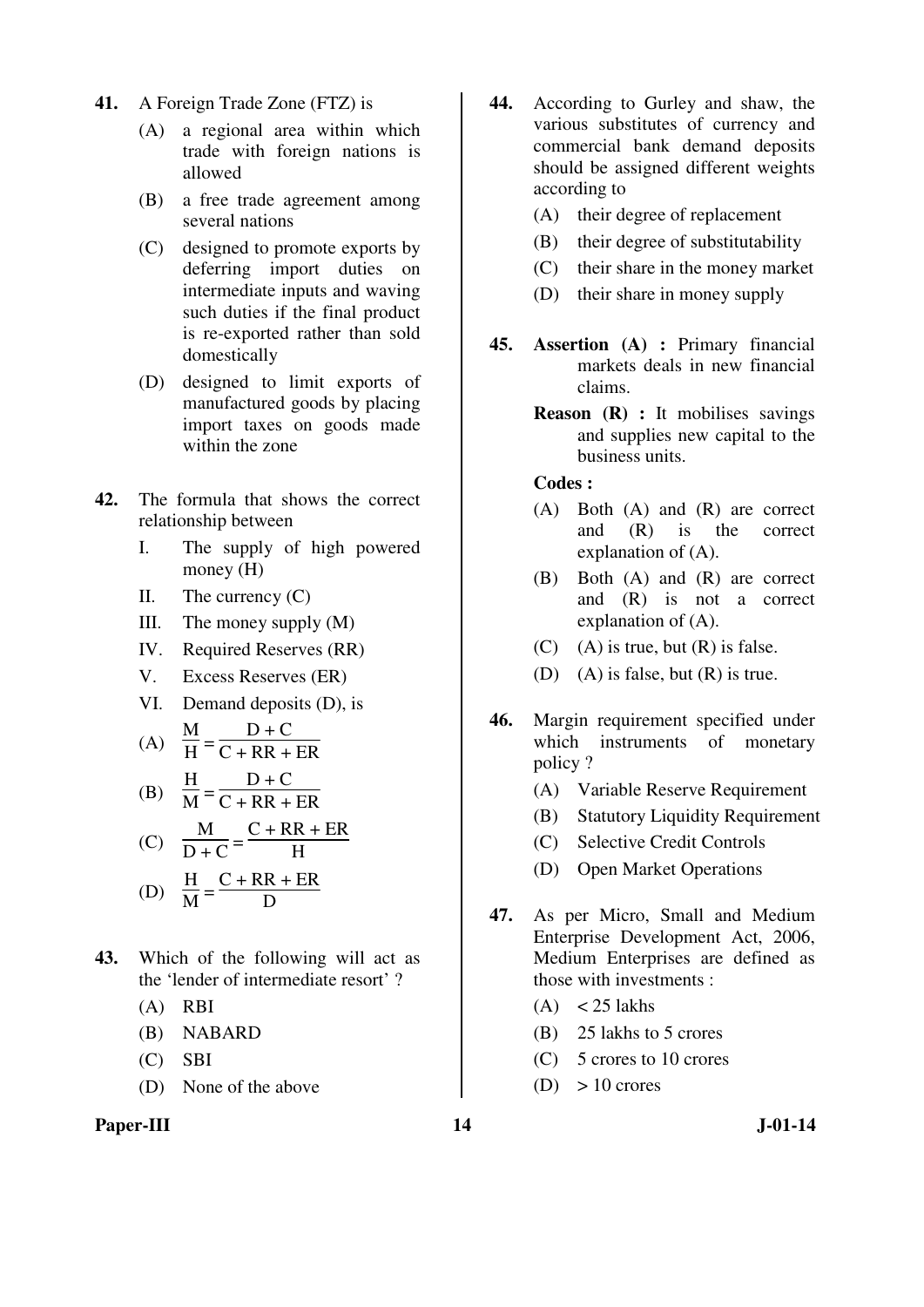- 41. विदेशी व्यापार अंचल (एफ.टी.जैड.) क्या है ?
	- $(A)$  प्रादेशिक क्षेत्र जिसमें विदेशी राष्टों के साथ व्यापार की अनुमति है ।
	- $(B)$  कई राष्टों के बीच स्वतन्त्र व्यापार समझौता
	- (C) मध्यवर्ती आगतों (इनपुट्स) पर आयात शल्कों को आस्थगित और यदि अन्तिम उत्पाद देशी बाजार में बेचने के बजाय पन: निर्यात किया जाता है तो ऐसे आयात शुल्क टाल कर, निर्यातों को बढ़ावा देने हेत बनाया गया ।
	- (D) अंचल के अन्दर बनाई वस्तुओं पर आयात कर लगा कर विनिर्मित वस्तुओं के निर्यात को सीमित करने के लिये बनाया गया ।
- 42. Fiम्नलिखित के बीच सही सम्बन्ध दर्शाने वाला सूत्र बताइये :
	- I. उच्च शक्ति मुद्रा की आपूर्ति (H)
	- $II.$  करेन्सी  $(C)$
	- $III.$  मुद्रा आपूर्ति (M)
	- IV. अपेक्षित आरक्षितियाँ (RR)
	- V. अतिरिक्त आरक्षितियाँ (ER)
	- $VI.$  माँग निक्षेप  $(D)$

(A) 
$$
\frac{M}{H} = \frac{D + C}{C + RR + ER}
$$

(B) 
$$
\frac{H}{M} = \frac{D + C}{C + RR + ER}
$$

(C) 
$$
\frac{M}{D+C} = \frac{C + RR + ER}{H}
$$

(D) 
$$
\frac{H}{M} = \frac{C + RR + ER}{D}
$$

- 43. 'मध्यवर्ती आश्रय के ऋणदाता' के रूप में निम्नलिखित में से कौन कार्रवाई करेगा ?
	- $(A)$  आर.बी.आई.
	- $(B)$  नाबार्ड
	- (C) एस.बी.आई.
	- (D) उपर्युक्त में से कोई नहीं



- 44. गरले एवं शॉ के अनसार, करेन्सी के विभिन्न स्थानापन्नों और वाणिज्यिक बैंक माँग निक्षेपों को निम्नलिखित में से किसके अनसार भिन्न भार निर्दिष्ट करने चाहिए ?
	- (A) प्रतिस्थापन की उनकी कोटि
	- (B) उनकी प्रतिस्थापिता की कोटि
	- (C) मुद्रा बाजार में उनका हिस्सा
	- (D) मुद्रा आपूर्ति में उनका हिस्सा
- **45. अभिकथन (A) :** प्राथमिक वित्तीय बाजार नतन वित्तीय दावों में लेनदेन करते हैं ।
	- **कारण (R)** : यह बचतों को गतिशील करते हैं और व्यावसायिक इकाइयों को नई पँजी की आपूर्ति करते हैं ।
	- कूट $:$
	- (A)  $(A)$  और  $(R)$  दोनों सही हैं और  $(R)$ ,  $(A)$  की सही व्याख्या है ।
	- $(B)$   $(A)$  और  $(R)$  दोनों सही हैं और  $(R)$ ,  $(A)$  की सही व्याख्या नहीं है ।
	- $(C)$   $(A)$  सत्य है, परन्तु  $(R)$  मिथ्या है।
	- (D) (A) मिथ्या है, परन्तु (R) सत्य है।
- 46. उपान्तिक आवश्यकता (मार्जिन रिक्वायरमेंट) का मौद्रिक नीति के किस लिखत के अंतर्गत ब्यौरा दिया गया है ?
	- $(A)$  परिवर्तनीय रिज़र्व आवश्यकता
	- $(B)$  सांविधिक चलनिधि आवश्यकता
	- $(C)$  वयनात्मक ऋण नियन्त्रण
	- (D) खुला बाजार कार्रवाईयाँ
- 47. सूक्ष्म, लघु और मध्यम उद्यम विकास अधिनियम, 2006 के अनुसार, कितनी निवेश राशि वाले उद्यमों को मध्यम उद्यमों के रूप में परिभाषित किया जाता है ?
	- $(A) < 25$  लाख
	- (B) 25 लाख से 5 करोड़
	- (C) 5 करोड़ से 10 करोड़
	- (D) > 10 करोड

**J-01-14 15 Paper-III**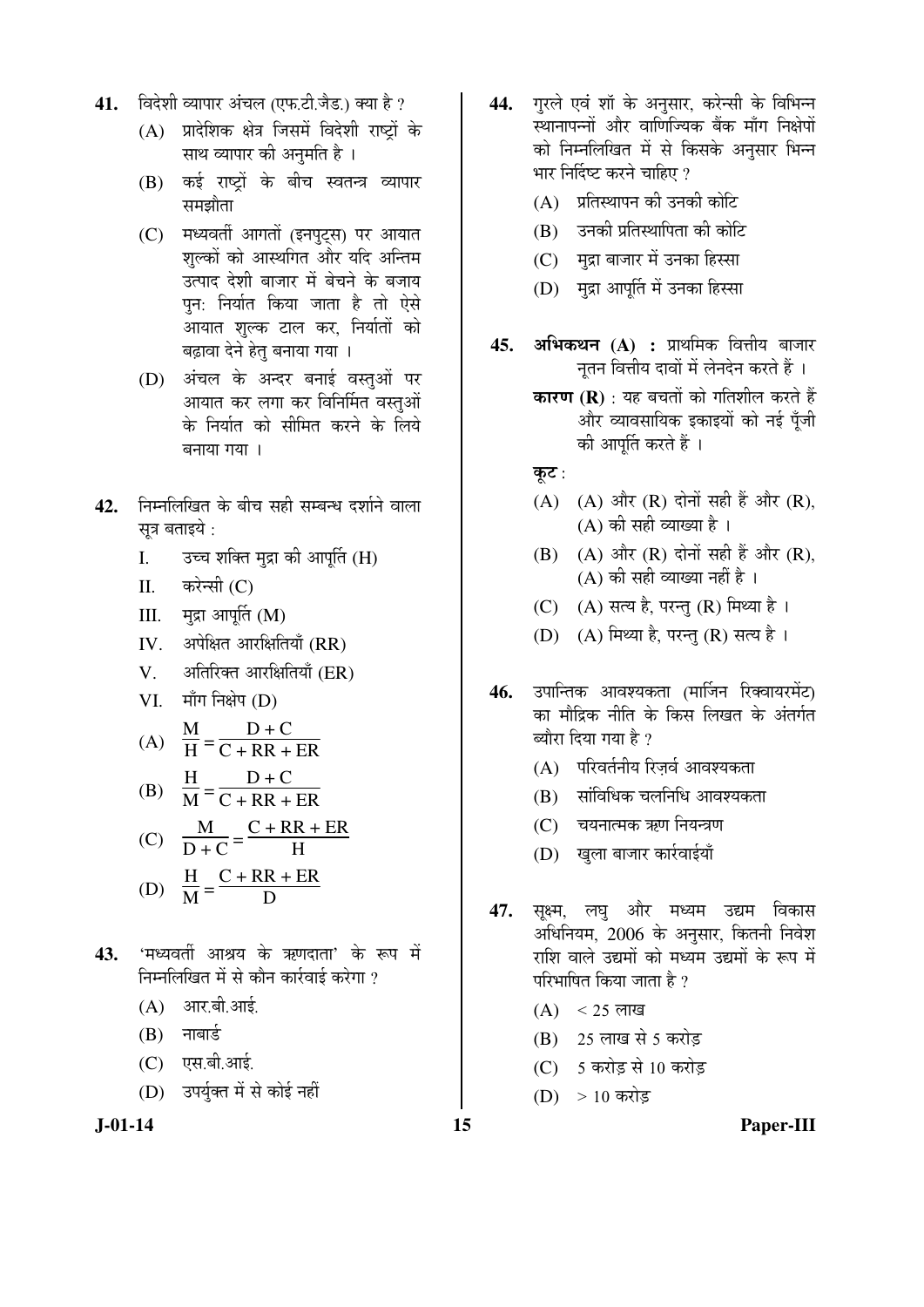**48.** Theory of Industrial Location is associated with the names of

- I. Losch
- II. Weber
- III. Christaller
- IV. Lerner

**Codes :** 

- $(A)$  I & II
- (B) I only
- (C) I, II and III
- (D) I, II, III and IV
- **49.** The Committees related to industrial licensing policy are
	- I. Arjun Sengupta Committee
	- II. D.G. Karve Committee
	- III. Subimal Dutt Committee
	- IV. R.K. Hazari Committee

# **Codes :**

- (A) I and II
- (B) II and III
- (C) III and IV
- (D) I, II and III
- **50.** Which Industrial Policy Resolution gave the public sector a strategic role in the Indian Economy ?
	- (A) 1948 (B) 1956
	- (C) 1977 (D) 1980
- **51.** Average industrial growth rate during Tenth Plan period was
	- (A)  $5.3\%$  (B)  $8.8\%$
	- (C)  $10.2\%$  (D)  $15.3\%$

### Paper-III **16** J-01-14

- **52.** Suggest the correct choices about the nature of the Environmental Economics :
	- I. Nature of Market failure is similar to public goods under public finance.
	- II. Willingness to pay can be negative.
	- III. It deals for items which are not used.
	- IV. It deals for items which are used.

- (A) I, II, III & IV
- $(B)$  I, II & III
- $(C)$  II, III & IV
- (D) II & IV
- **53.** Which of the following methods would be used for estimation of price change of a house due to either pollution or good environment like existence of park and scenic beauty ?
	- (A) Hedonic Method
	- (B) Contingent Valuation Method
	- (C) Externality Effects
	- (D) All of the above
- **54.** In a life table which of the following does not fit ?
	- (A) There are eight columns in a life table.
	- (B) It tells the age-specific mortality rate.
	- (C) Age-specific birth rate can be derived from a life table.
	- (D) Age-specific life expectancy can be estimated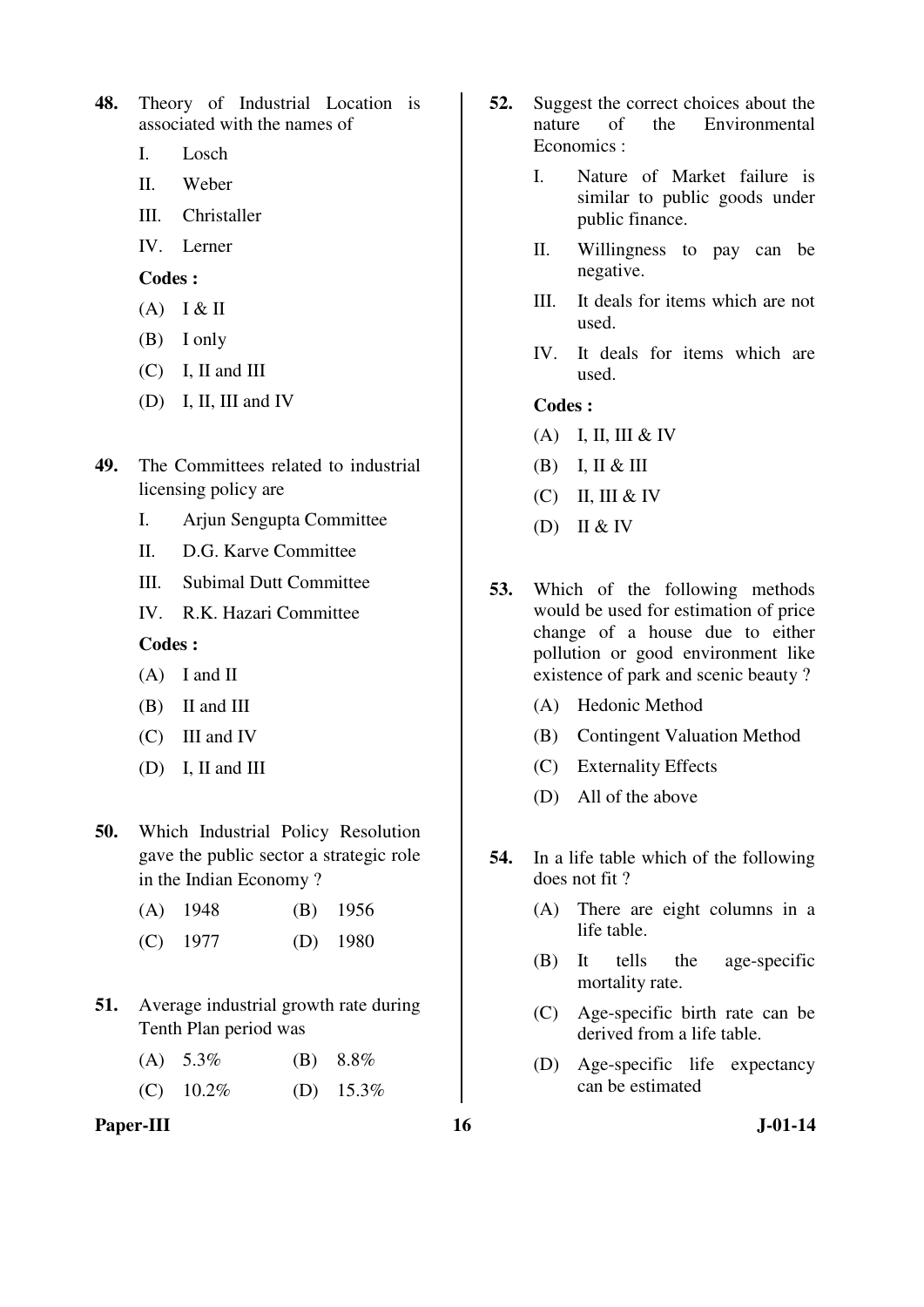- 48. औद्योगिक अवस्थिति का सिद्धांत किसके नाम के साथ सम्बन्धित है ?
	- $I.$  लॉश
	- II. वेबर
	- III. क्रिस्टॉलर
	- $IV$  लर्नर
	- कूट:
	- $(A)$  I और II
	- $(B)$  केवल I
	- $(C)$  I, II और III
	- (D) I, II, III और IV
- 49. ओद्योगिक लाइसेन्सिंग नीति से सम्बन्धित समितियाँ हैं
	- I. अर्जुन सेनगुप्ता समिति
	- II. ही जी कर्वे समिति
	- III. सबिमल दत्त समिति
	- IV. आर.के. हजारी समिति
	- कूट $:$
	- $(A)$  I और II
	- $(B)$  II और III
	- $(C)$  III और IV
	- (D) I, II और III
- 50. किस औद्योगिक नीति प्रस्ताव ने सार्वजनिक क्षेत्र को भारतीय अर्थव्यवस्था में सामरिक महत्त्व की भूमिका दी है ?
	- (A)  $1948 \text{ } \dot{\text{}}$  (B)  $1956 \text{ } \dot{\text{}}$
	- (C)  $1977 \text{ } \dot{\text{d}} \text{r}$  (D)  $1980 \text{ } \dot{\text{d}} \text{r}$
- **51.** दसवीं योजना अवधि के दौरान औसत औद्योगिक संवृद्धि दर थी
	- (A) 5.3% (B) 8.8%
	- (C)  $10.2\%$  (D)  $15.3\%$

- 52. पर्यावरणीय अर्थशास्त्र की प्रकृति के बारे में सही विकल्पों का सूझाव दें :
	- I. लोक वित्त के अंतर्गत लोक वस्तुओं के जैसी ही बाजार असफलता की प्रकृति होती है $\perp$
	- II. भुगतान की इच्छाशक्ति नकारात्मक हो सकती है ।
	- III. यह उन मदों से सम्बन्ध रखता है, जिनका उपयोग नहीं किया जाता है ।
	- IV. यह उन मदों से सम्बन्ध रखता है. जिनका उपयोग किया जाता है ।
	- कुट:
	- $(A)$  I, II, III और IV
	- (B) I, II और III
	- $(C)$  II, III और IV
	- (D) II और IV
- 53. प्रदुषण या अच्छे वातावरण जैसे कि पार्क और दृश्यात्मक सौन्दर्य के कारण घर (मकान) की ्कोमत में परिवर्तन का आकलन करने हेतु ×®Ö´®Ö×»Ö×ÜÖŸÖ ´Öë ÃÖê ×ÛúÃÖ ¯Ö¨ü×ŸÖ ÛúÖ ˆ¯ÖµÖÖêÝÖ किया जायेगा ?
	- $(A)$  सुखवाद पद्धति
	- (B) आपात्तिक मूल्यांकन पद्धति
	- $(C)$  बाह्यीकरण प्रभाव
	- (D) उपर्युक्त सभी
- 54. जीवन सारिणी में निम्नलिखित में से कौन सा उपयक्त नहीं बैठेगा ?
	- $(A)$  जीवन सारिणी में आठ स्तम्भ होते हैं ।
	- (B) यह आयु-विशिष्ट मृत्यु दर बताती है ।
	- (C) आयु-विशिष्ट जन्म दर जीवन सारिणी से <u>निकाली जा सकती है</u> ।
	- (D) आयु-विशिष्ट जीवन प्रत्याशा का आकलन किया जा सकता है ।

**J-01-14 17 Paper-III**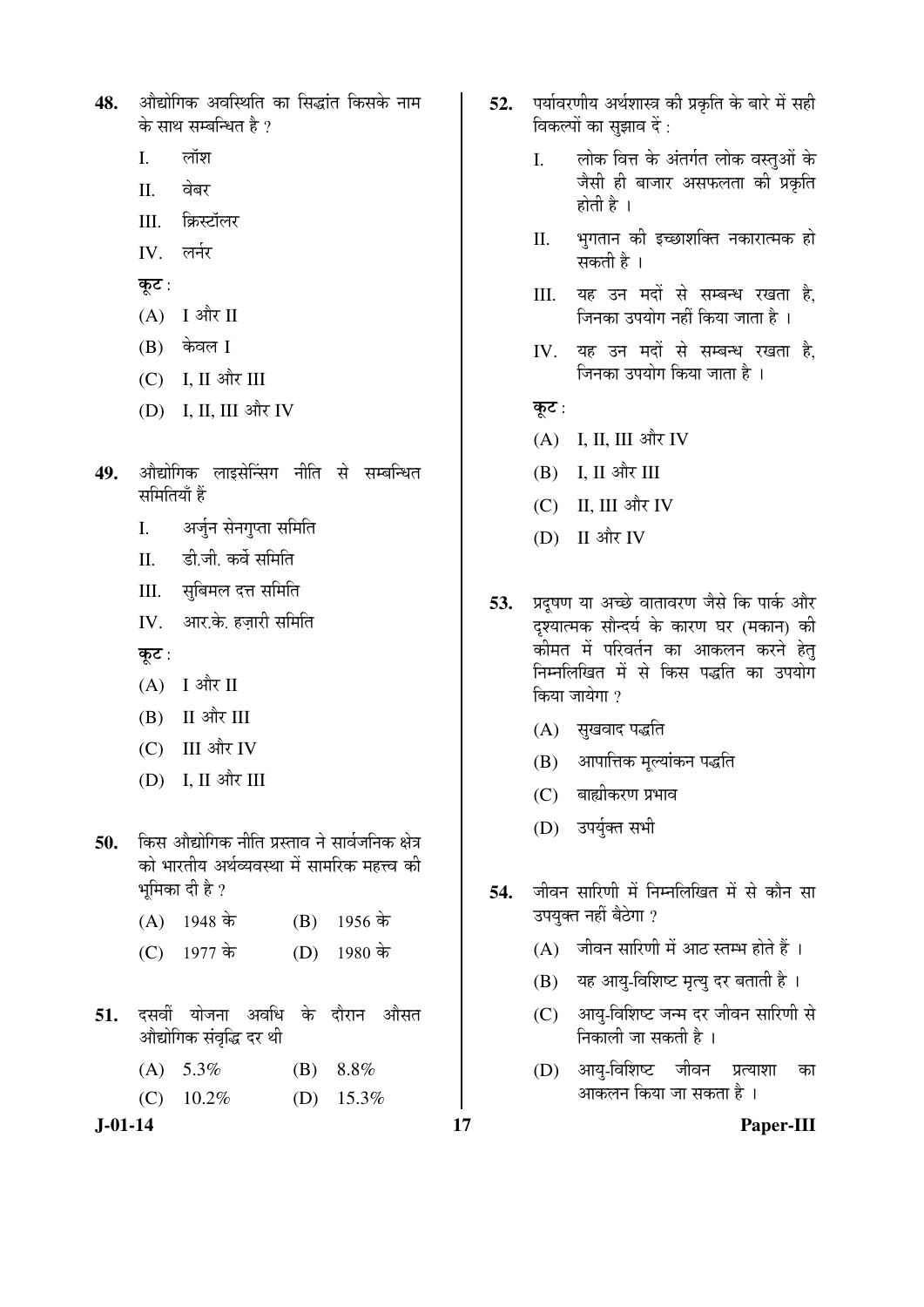- **55.** Optimum theory of population tells about the relationship between
	- (A) Population and food supply
	- (B) Population and overall resources
	- (C) Dependent population and working population
	- (D) Present population and growth rate of population
- **56.** What is meant by 'population neutralism' ?
	- (A) Impact of population growth on economic growth is negligible.
	- (B) Growth rate of population is hovering around stationary population.
	- (C) Impact of population growth on food supply is neutral.
	- (D) Due to population growth, change in age structure is almost neutral.
- **57.** What is the essence of wage goods model explained by Professor P.R. Brahmananda in the Indian economy context ?
	- (A) It tells about low wage rate in the agriculture.
	- (B) It tells about low wage rate for labour in the economy.
	- (C) It tells about shift of labour from agriculture to industry.
	- (D) It tells about the impact of the shortage of food items on the wage rate and growth rate of the economy.

**58.** Match the highest crop production states given in List – I with List – II from the given code :

|     | $List-I$<br>(States) |                |              | $List-II$<br>(Highest crop)            |  |
|-----|----------------------|----------------|--------------|----------------------------------------|--|
| а.  | West Bengal 1.       |                |              | production)<br>Total course<br>cereals |  |
|     | b. Uttar Pradesh 2.  |                |              | Rice                                   |  |
|     | c. Maharashtra 3.    |                |              | <b>Potato</b>                          |  |
|     | d. Gujarat           |                | 4.           | Groundnut                              |  |
|     | <b>Codes:</b>        |                |              |                                        |  |
|     | a                    | b              | C            | d                                      |  |
| (A) | $\overline{2}$       | 3              | 1            | 4                                      |  |
| (B) | $\overline{3}$       | $\overline{2}$ | $\mathbf{1}$ | 4                                      |  |
| (C) | $\overline{4}$       | $\overline{2}$ | 3            | 1                                      |  |
|     | 1                    | 3              |              | 2                                      |  |

- **59.** About minimum support price, find out the correct combinations :
	- I. If market price is higher, farmers will sell to the government.
	- II. It ensures minimum assured price for the produce of the farmers.
	- III. It helps in food security mission.
	- IV. This is highly rewarding to farmers because they earn huge profits on their produce.

### **Codes :**

| $(A)$ I, II & IV | $(B)$ II, III & IV |
|------------------|--------------------|
| $(C)$ II & III   | $(D)$ II & IV      |

- **60.** Which of the followings have been important in growth of rice and wheat output in India after initiating green revolution programme ?
	- I. Changes in cropping pattern
	- II. Improved yields
	- III. Crop insurance

 IV. Increased area under cultivation **Codes :** 

| (A) II, III & IV (B) I, II & IV |                 |
|---------------------------------|-----------------|
| $(C)$ I, II & III               | (D) I, III & IV |

**Paper-III 18** J-01-14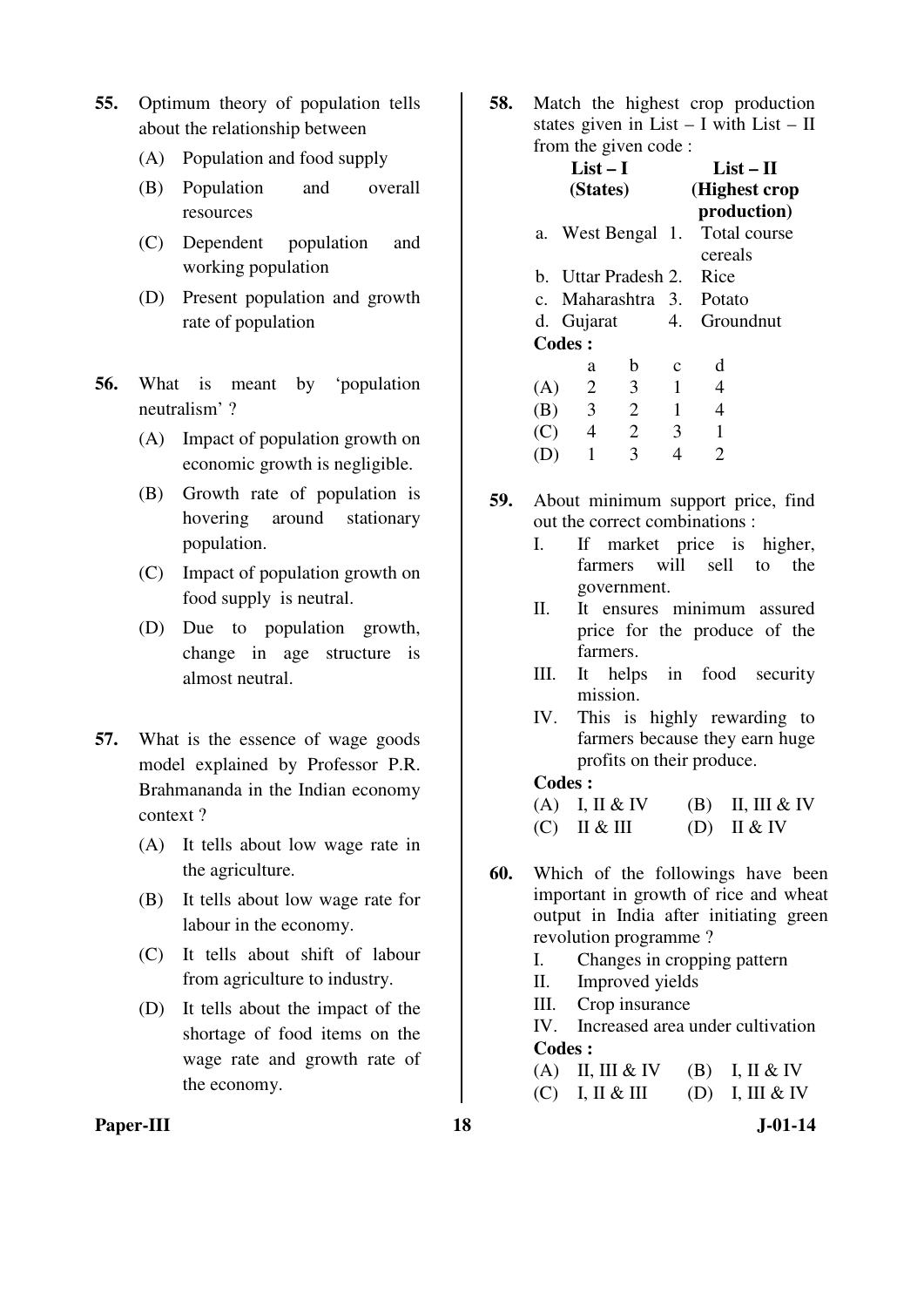- 55. जनसंख्या का इष्टतम सिद्धांत निम्नलिखित में से किसके बीच सम्बन्ध बतलाता है ?
	- (A) जनसंख्या और खाद्य आपर्ति
	- (B) जनसंख्या और सम्पूर्ण संसाधन
	- (C) आश्रित जनसंख्या और कार्यशील जनसंख्या
	- (D) वर्तमान जनसंख्या और जनसंख्या की वृद्धि दर
- **56.** 'जनसंख्या तटस्थतावाद' का क्या अभिप्राय है ?
	- $(A)$  आर्थिक संवृद्धि पर जनसंख्या वृद्धि का प्रभाव नगण्य होता है ।
	- (B) जनसंख्या की वृद्धि की दर स्थिर -<br>जनसंख्या के आगे-पीछे रहती है ।
	- (C) खाद्य आपूर्ति पर जनसंख्या में वृद्धि का असर निष्प्रभावी रहता है ।
	- (D) जनसंख्या वृद्धि के कारण, आयु संरचना में परिवर्तन लगभग तटस्थ रहता है ।
- 57. भारतीय अर्थव्यवस्था के संदर्भ में, प्रो. पी.आर. ब्रह्मानंद द्वारा व्याख्यायित मजदुरी-वस्तु मॉडल का सार क्या है ?
	- $(A)$  यह कृषि में निम्न मजदूरी दर के बारे में बताता है ।
	- (B) यह अर्थव्यवस्था में श्रम के लिये निम्न मजदुरी दर के बारे में कहता है ।
	- (C) यह कृषि से उद्योग में श्रम के जाने की बात कहता है ।
	- (D) यह मजदूरी की दर और अर्थव्यवस्था की संवृद्धि दर पर खाद्य पदार्थों की कमी के प्रभाव के बारे में बताता है ।
- **58.** सूची I में दिये उच्चतम फसल पैदावार वाले राज्यों को सूची – II के साथ सुमेलित करें:
- सूची I (राज्य) सूची – II (उच्चतम फसल पैदावार) a. पश्चिम बंगाल 1. कुल मोटा अनाज b. उत्तर प्रदेश 2. धान c. महाराष्ट्र 3. आलू d. गुजरात 4. मूँगफली  $\overline{\phi}$ : a b c d (A) 2 3 1 4 (B) 3 2 1 4 (C) 4 2 3 1 (D) 1 3 4 2
- 59. न्यूनतम समर्थन कीमत के बारे में, सही संयोजन ज्ञात करें :
	- I. यदि बाजार मूल्य ज्यादा है, तो किसान सरकार को बेचेंगे ।
	- II. यह किसानों की पैदावार के लिये न्यूनतम निश्चित कीमत सुनिश्चित करती है<sup>1</sup>
	- III. यह खाद्य सुरक्षा लक्ष्य में सहायता करती है ।
	- IV. यह किसानों के लिये अत्यन्त लाभदायक है क्योंकि वे अपनी पैदावार पर बड़ा लाभ कमाते हैं ।
	- कूट :
	- $(A)$  I, II और IV
	- $(B)$  II, III और IV
	- $(C)$  II और III
	- $(D)$  II और IV
- $60.$  <sup>भारत में हरित क्रान्ति कार्यक्रम प्रारम्भ करने के</sup> बाद धान तथा गेहूँ के उत्पादन में वृद्धि के लिये निम्नलिखित में से क्या महत्त्वपूर्ण रहा है ?
	- I. फसल संरचना में परिवर्तन
	- II. उन्नत उत्पादकता
	- III. फसल का बीमा
	- IV. फसलों के अंतर्गत क्षेत्रफल में वृद्धि
	- कूट:
	- (A) II, III और IV (B) I, II और IV
	- (C) I, II और III (D) I, III और IV

**J-01-14 19 Paper-III**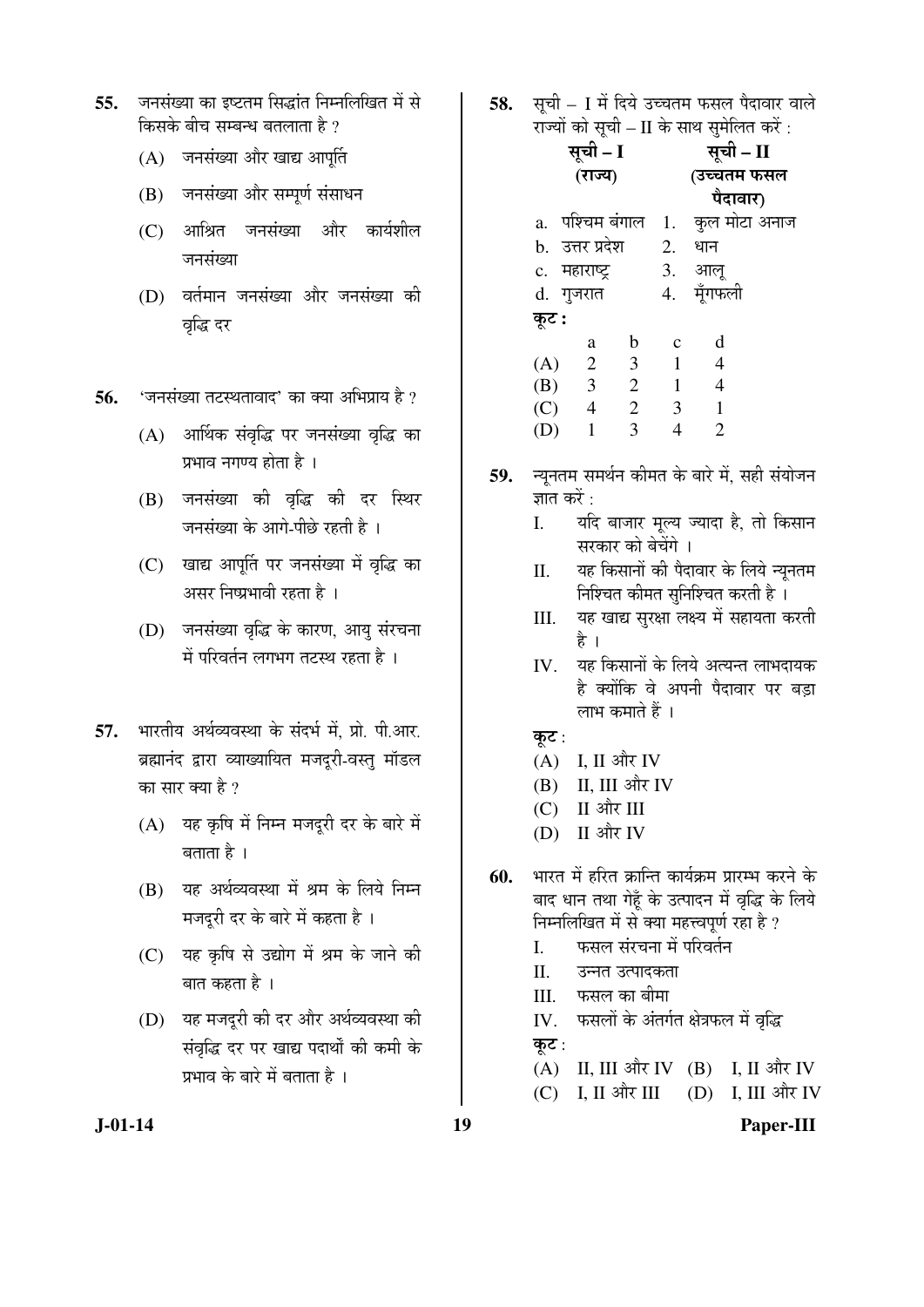- **61.** 'Green agriculture' involves
	- (A) organic farming and emphasis on horticulture
	- (B) avoiding pesticides, chemical fertilizers while focussing on horticulture and floriculture
	- (C) integrated pest management, integrated nutrient supply and integrated natural resource management
	- (D) emphasis on food crops, horticulture and floriculture
- **62.** The average cost function is given as

 $AC =$ 1 3  $x^2 - 10x + 9$ . The level of

output at which average cost is equal to marginal cost is :

 (A) 18 (B) 12 (C) 15 (D) 21

- **63.** The demand and supply functions are given as :  $P_{\alpha} = 30 - 5x$  and  $P_s = 3x - 10$ respectively  $(x =$  quantity). The consumer surplus is
	- (A)  $125$  (B)  $-62.5$
	- (C)  $62.5$  (D)  $-125$
- **64.** The linear programming problem specified as
	- Max :  $Z = 3x_1 + 5x_2 + 10x_3$
	- Sub to:  $x_1 + x_2 + x_3 \le 100$
- $9x_1 + x_2 + 8x_3 \le 95$  $x_1 + 8x_2 + 3x_3 \le 60$  $2x_1 + 7x_2 + x_3 \le 150$

and  $x_1 \ge 0$ ,  $x_2 < 0$  and  $x_3 > 0$  has

- (A) a feasible solution
- (B) an optimal solution
- (C) multiple solutions
- (D) no solutions



**65.** The estimated regression equation of a firm producing scooter tyres is :  $\ln y = -3.56 + 0.31 \ln X_1 - 0.05 \ln X_2$  $X_2$  + 0.53 ln  $X_3$  + 0.37 ln  $X_4$ ,  $\overline{R}^2 = 0.89$  (Y = output and  $X_1$  to  $X_4$ are factor inputs). Assuming that all the estimated<br>parameters are statistically statistically significant from zero, the firm has (A) constant returns to scale (B) decreasing returns to scale (C) increasing returns to scale<br>(D) neutral returns to scale neutral returns to scale **66.** The test statistic used to test the significance of the adjusted coefficient of multiple determination  $(\overline{R}^2)$  is : (A) t–test (B) Z–test (C)  $\chi^2$ -test (D) F-test **67.** Given that the CES production function as :  $Y = A[\alpha L^{-\beta} + (1 - \alpha) K^{-\beta}]^{\frac{1}{\beta}}$ β

Match List  $-$  I with List  $-$  II and select the answer from the codes given below :

| $List-I$                                                          | $List-II$      |                                 |
|-------------------------------------------------------------------|----------------|---------------------------------|
| a. A                                                              | 1.             | Factor intensity                |
| $b. \alpha$                                                       | 2.             | Elasticity of                   |
|                                                                   |                | substitution                    |
| β<br>c.                                                           | 3.             | Factor                          |
|                                                                   |                | homogeneity                     |
| d. $\gamma$                                                       | 4.             | Efficiency                      |
|                                                                   |                | parameter                       |
| <b>Codes:</b>                                                     |                |                                 |
| a                                                                 | b              | d<br>с                          |
| 1<br>(A)                                                          | 4              | $\frac{3}{3}$<br>$\overline{2}$ |
| $\overline{2}$<br>(B)                                             | 4              | $\frac{1}{3}$                   |
| $\overline{1}$<br>$\left( \begin{array}{c} 1 \end{array} \right)$ | $\overline{2}$ | $\overline{4}$                  |
|                                                                   |                | 2                               |
|                                                                   |                |                                 |

**68.** The technique used to estimate the over-identified system of over-identified simultaneous equations is<br>(A) ordinary least square

- ordinary least squares
- (B) maximum likelihood
- (C) limited information maximum likelihood
- (D) two stage least squares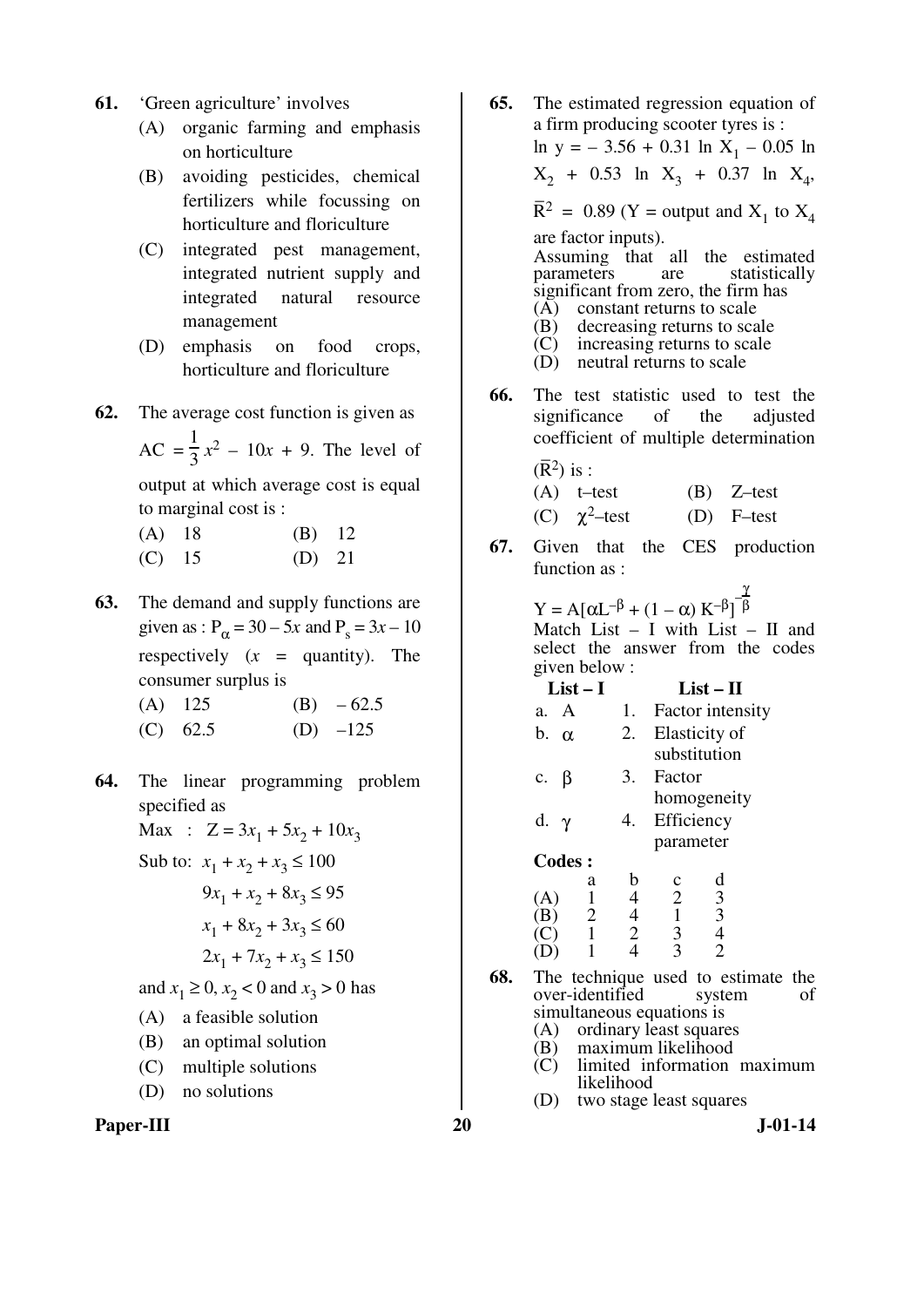- **61.** 'हरित खेती' अंतर्ग्रस्त करती है
	- $(A)$  जैविक खेती और बागवानी पर जोर
	- (B) बागवानी तथा पुष्पकृषि पर ध्यान केन्द्रित करते समय कीटनाशकों और रासायनिक उर्वरकों से बचना
	- $(C)$  एकीकृत कीट प्रबन्धन, एकीकृत पोषक पदार्थ आपूर्ति और एकीकृत प्राकृतिक संसाधन प्रबन्धन
	- (D) खाद्य फसलों, बागवानी और पुष्पकृषि पर जोर
- $\bf{62.}$   $\,$  मान लो औसत लागत फलन :  $\rm{AC}$  =  $\frac{1}{3}$ 3  $x^2 10x + 9$  है। उत्पादन के किस स्तर पर औसत लागत सीमान्त लागत के बराबर होगी ?

| $(A)$ 18   |  | $(B)$ 12   |  |
|------------|--|------------|--|
| $\sqrt{2}$ |  | $\sqrt{2}$ |  |

- (C) 15 (D) 21
- 63. यदि माँग और आपूर्ति फलन क्रमश:  $P_{\alpha} = 30 - 5x$  एवं  $P_{s} = 3x - 10$  हैं, जहाँ  $x = \overline{H}$ ञ्चा है । तो उपभोक्ता की बचत है :
	- (A)  $125$  (B)  $-62.5$
	- (C)  $62.5$  (D)  $-125$
- **64.** यदि रेखीय प्रोग्रामन समस्या निम्नलिखित है : Max : $Z = 3x_1 + 5x_2 + 10x_3$ बशर्ते : $x_1 + x_2 + x_3 \le 100$  $9x_1 + x_2 + 8x_3 \leq 95$  $x_1 + 8x_2 + 3x_3 \le 60$  $2x_1 + 7x_2 + x_3 \le 150$ और  $x^{}_1 \ge 0, x^{}_2 < 0$  और  $x^{}_3 > 0$  तो हल होगा  $(A)$  साध्य हल  $(B)$  इष्टतम हल (C) बहु हल (D) कोई हल नहीं
- 

**65.** स्कटर के टायर विनिर्मित करने वाली फर्म का आनुमानित समाश्रयण समीकरण :  $\ln y = -3.56 + 0.31 \ln X_1 - 0.05 \ln X_2$  $X_2 + 0.53 \ln X_3 + 0.37 \ln X_4$  है और  $\overline{R}^2$  = 0.89 है (जहाँ  $Y$  = उत्पादन और  $X^1$ से  $\mathrm{X}_4$  कारक आगतें हैं) यह मानते हुए कि समस्त आनुमानित प्राचल शुन्य से सांख्यिकीय रूप से सार्थक हैं, तो फर्म ´Öë  $(A)$  पैमाने के स्थिर प्रतिफल होंगे ।  $(B)$  पैमाने के ह्रासमान प्रतिफल होंगे ।  $(C)$  पैमाने के वर्द्धमान प्रतिफल होंगे । (D) पैमाने के तटस्थ प्रतिफल होंगे । **66.** बहुचर निर्धारण का समायोजित गुणांक  $(\bar{\mathbf{R}}^{\, 2})$ की सार्थकता का परीक्षण करने के लिए किस परीक्षण सांख्यिकी का उपयोग होता है ?  $(A)$  t-परीक्षण  $(B)$  Z-परीक्षण (C)  $\chi^2$ (D) F-परीक्षण **67.** यदि सी.इ.एस. उत्पादन फलन निम्नलिखित है:  $Y = A[αL<sup>-β</sup> + (1 - α) K<sup>-β</sup>]$ β तो इस संदर्भ में सूची – I को सूची – II के साथ समेलित करें और नीचे दिये कटों से सही उत्तर का चयन करें : ÃÖæ"Öß **– I** ÃÖæ"Öß **– II**  a.  $A = 1$ . कारक गहनता

| b.<br>$\alpha$      |   | 2. |                | प्रतिस्थापन की लोच |  |
|---------------------|---|----|----------------|--------------------|--|
| β<br>$\mathbf{c}$ . |   | 3. |                | कारक समरूपता       |  |
| d.                  |   |    | क्षमता प्राचल  |                    |  |
| कूट :               |   |    |                |                    |  |
|                     | a |    | $\mathbf c$    | d                  |  |
| (A)                 |   |    | $\overline{2}$ |                    |  |
| ΈB)                 |   |    |                | $\frac{3}{3}$      |  |
|                     |   | 2  | 3              |                    |  |
|                     |   |    |                | $\overline{2}$     |  |
|                     |   |    |                |                    |  |

- **68.** युगपद समीकरणों की अति तदात्मीकृत प्रणाली का आकलन करने के लिये उपयोग की जाने वाली तकनीक है
	- $(A)$  साधारण न्यूनतम वर्ग
	- (B) अधिकतम संभाविता
	- (C) सीमित सूचना अधिकतम संभाविता
	- (D) द्वि अवस्था न्यूनतम वर्ग

**J-01-14 21 Paper-III**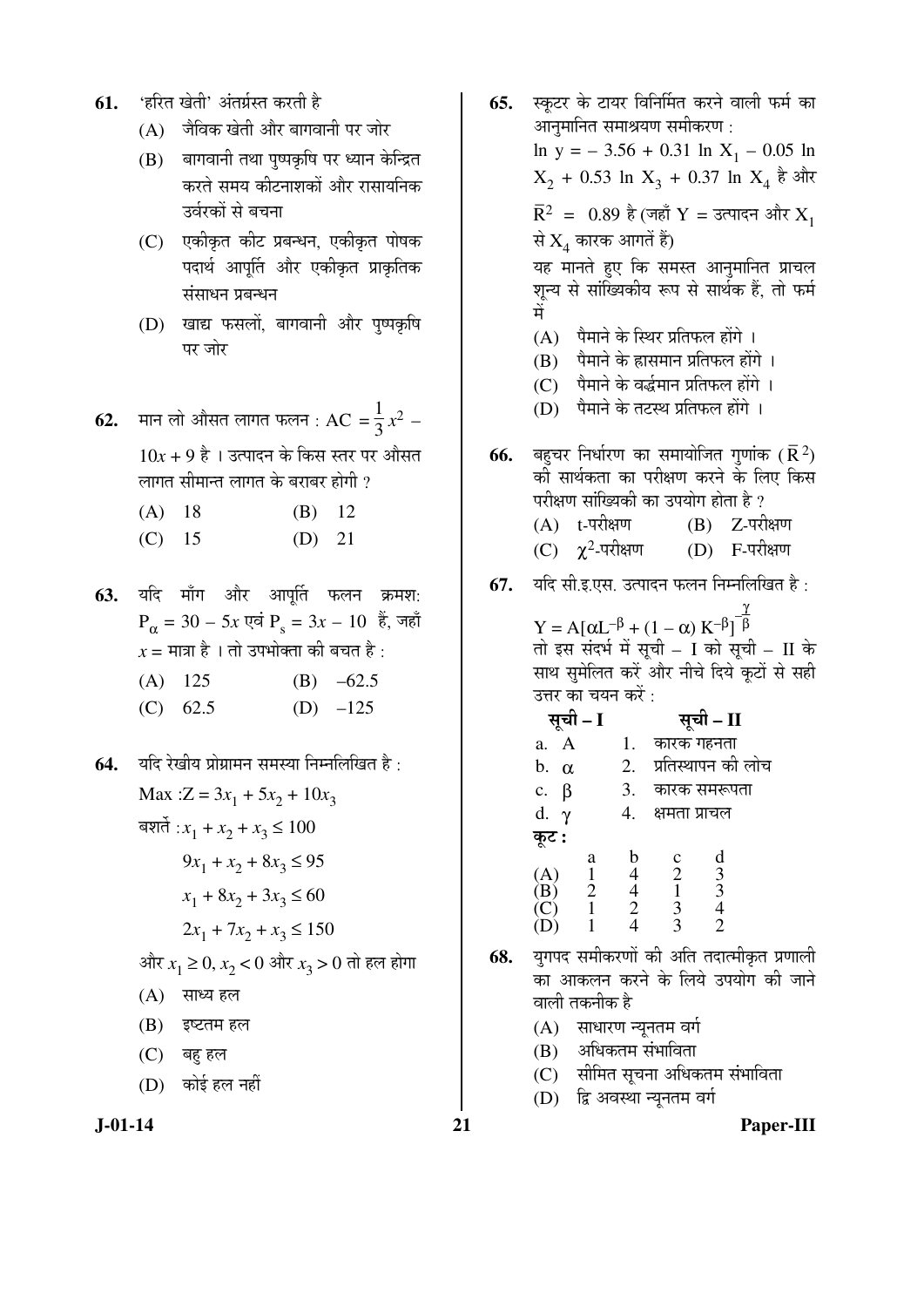- **69.** Which of the following assumptions are required to show the consistency, unbiasedness and efficiency of the OLS estimates
- I.  $E (v_t) = 0$
- II. Var  $(v_t) = \sigma^2$
- III. cov  $(v_t, v_{t-j}) = 0$  for all values of  $j \neq 0$

IV.  $v_t \sim N(0, \sigma^2)$ 

**Codes :** 

- (A) II and IV only.
- (B) I and III only.
- (C) I, II and III only.
- (D) All the above four
- **70.** The sources of auto correlation among the following are :
	- I. Omitted explanatory variables
	- II. Interpolation in the statistical observation
	- III. Mis-specification of the true random term 'ν'
	- IV. Economic variables to move together over time

# **Codes :**

- (A) I and II only
- (B) I, II and III only
- (C) I, III and IV only
- (D) All of the above
- **71.** Arrange the following sub-sectors of the services sector of the Indian economy in ascending order of their contributions to the GDP in recent years :
	- I. Trade, hotels and restaurants
	- II. Transport, storage and communication
	- III. Financing, insurance, real estate and business services
	- IV. Community, social and personal services

# **Codes :**

- (A) I, II, III, IV
- (B) II, IV, III, I
- $(C)$  II, I, III, IV
- (D) I, III, IV, II

# Paper-III 22 J-01-14

- **72.** Which of the following can be linked with those providing method for estimating black money in India ?
	- I. Kaldor's approach
	- II. NIPFP method
	- III. O.P. Chopra's method
	- IV. Arjun Sengupta

### **Codes :**

- $(A)$  I, II & III
- $(B)$  II, III & IV
- $(C)$  I, III & IV
- (D) I & II
- **73.** What is the share of single lane/intermediate lane in the total length of National Highways ?
	- (A) 12 percent (B) 15 percent
	- (C) 22 percent (D) 29 percent
- **74.** During which year, gross domestic savings of the public sector turned negative in the Indian economy ?
	- I.  $1990 91$
	- II. 1995 96
	- III. 1999 2000
	- IV. 2002 2003

- $(A)$  I and II  $(B)$  II and III
- (C) III and IV (D) I and IV
- **75.** What has been the projected investment ratio for the infrastructure development for the Eleventh Five Year Plan of India ?
	- (A) 5.43 percent
	- (B) 6.53 percent
	- (C) 7.60 percent
	- (D) 9.34 percent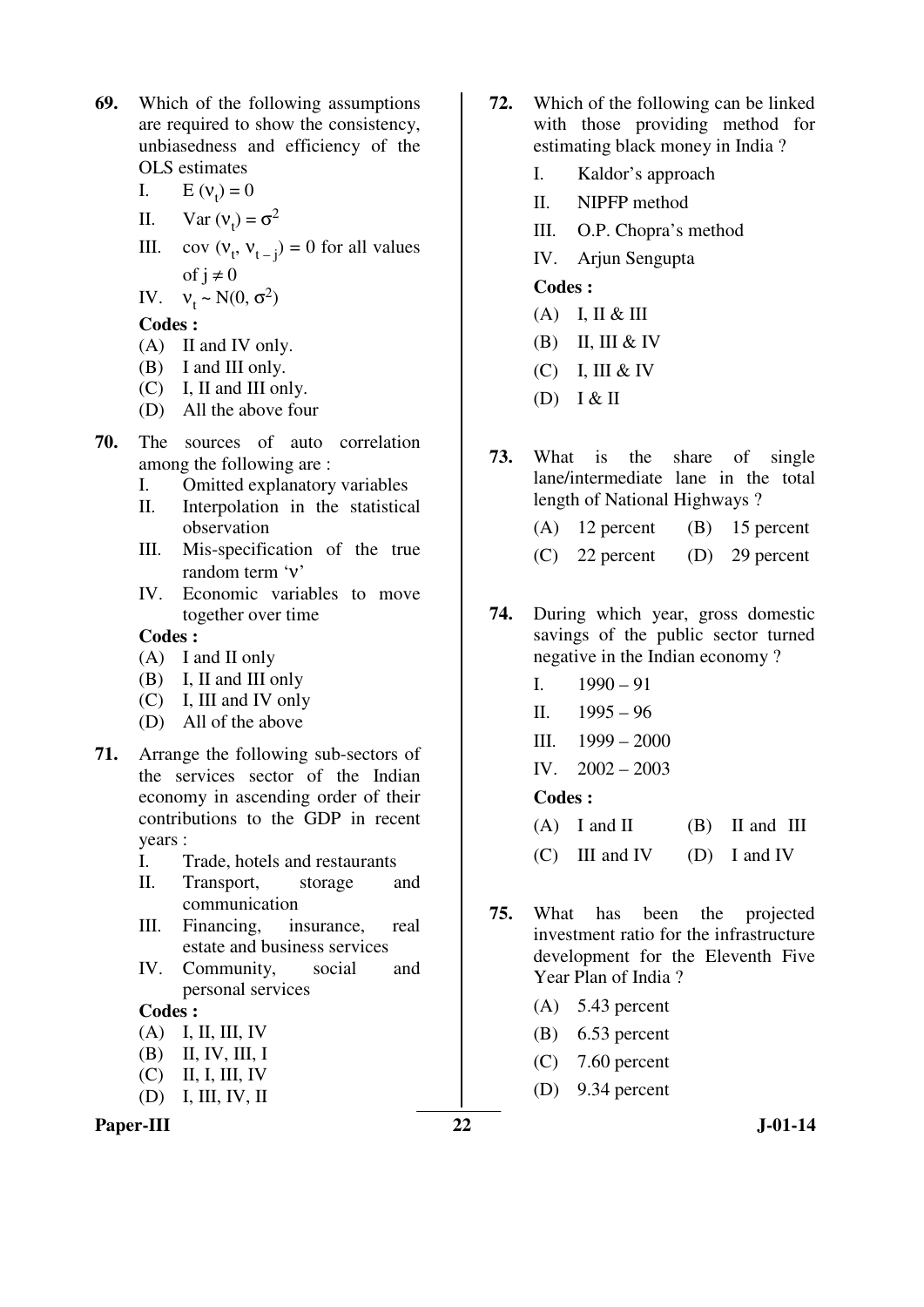**69.** OLS आकलन की संगतता. अनभिनतता (निष्पक्षता) और क्षमता दर्शाने के लिये निम्नलिखित में से किन मान्यताओं क<mark>ी</mark> आवश्यकता हैं ? I.  $E (v_t) = 0$ II. Var  $(v_t) = \sigma^2$ III.  $cov (v_t, v_{t-1}) = 0$  सभी मानों के लिए i ≠ $0^{\frac{5}{6}}$ IV.  $v_t \sim N(0, \sigma^2)$ कट $:$  $(A)$  केवल II और IV (B) केवल I और III (C) केवल I, II और III (D) उपर्युक्त सभी चारों 70. Fiमलिखित के बीच स्वत: सहसम्बन्ध के स्रोत हैं: I. छूटे हुए व्याख्यात्मक चर II. सांख्यिकीय प्रेक्षण में अन्तर्वेशन III. यथार्थ यादृच्छिक पद v का त्रुटिपूर्ण लक्षण-निरूपण IV. समयोपरि आर्थिक चरों का इकट्ठे चलना कट $:$  $(A)$  केवल I और II  $(B)$  केवल I, II और III (C) केवल I, III और IV (D) उपर्युक्त सभी 71. भारतीय अर्थव्यवस्था के सेवा क्षेत्र के निम्नलिखित उपक्षेत्रों को. हाल ही के वर्षों में जी डी पी में उनके योगदान के आरोही क्रम में व्यवस्थित करें $\,$ : I. azuun, होटल एवं रेस्तराँ II. परिवहन. भंडारण और संचार III. वित्तपोषण, बीमा, स्थावर सम्पदा और कारोबार सम्बन्धी सेवाएँ IV. सामुदायिक, सामाजिक और वैयक्तिक सेवाएँ कूट :  $(A)$  I, II, III और IV (B) II, IV, III और I  $(C)$  II, I, III और IV  $(D)$  I, III, IV और II

- 72. ਜਿਸਗਿਰਿਕ में से किसे उससे सम्बन्धित किया <u>जा सकता है जो भारत में काले धन का</u> आकलन करने की विधि बताता है  $\overline{v}$ 
	- I. कल्डोर का उपागम
	- II. एन.आई.पी.एफ.पी. पद्धति
	- III. ओ.पी. चोपडा की पद्धति
	- IV. अर्जुन सेनगुप्ता
	- कूट:
	- $(A)$  I, II और III
	- $(B)$  II, III और IV
	- $(C)$  I, III और IV
	- (D) I और II
- 73. राष्ट्रीय राजमार्ग की कुल लम्बाई में एकल मार्ग/मध्यवर्ती मार्ग का भाग क्या है ?
	- $(A)$  12 प्रतिशत  $(B)$  15 प्रतिशत
	- $(C)$  22 प्रतिशत  $(D)$  29 प्रतिशत
- 74. भारतीय अर्थव्यवस्था में जन क्षेत्र की सकल घरेलू बचतें किस वर्ष के दौरान ऋणात्मक हो गई थी $,$ ?
	- I. 1990–91
	- II. 1995–96
	- III. 1999–2000
	- IV. 2002–2003
	- कुट $:$
	- $(A)$  I और II (B) II और III
	- (C) III और IV (D) I और IV
- 75. भारत की ग्यारहवीं पंचवर्षीय योजना के लिये बनियादी ढाँचे के विकास के लिए प्रक्षेपित निवेश अनुपात क्या रहा है ?
	- $(A)$  5.43 प्रतिशत
	- $(B)$  6.53 प्रतिशत
	- $(C)$  7.60 प्रतिशत
	- $(D)$  9.34 प्रतिशत

**J-01-14 23 Paper-III**